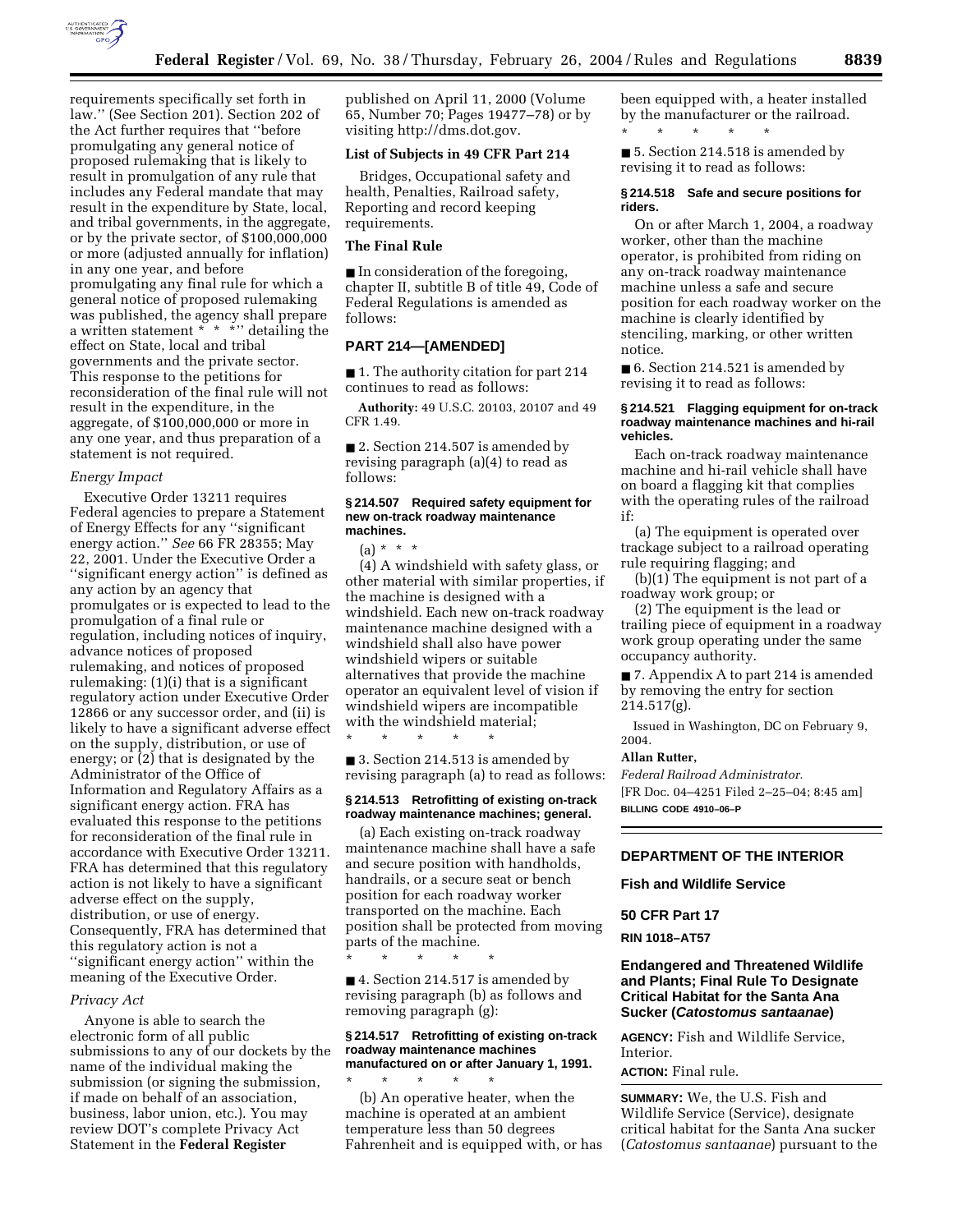Endangered Species Act of 1973, as amended (Act). This threatened species is now restricted to three noncontiguous populations in three different stream systems in southern California: The lower and middle Santa Ana River in San Bernardino, Riverside, and Orange counties; the East, West, and North Forks of the San Gabriel River in Los Angeles County; and lower Big Tujunga Creek in Los Angeles County (Moyle *et al.* 1995, Swift *et al.* 1993).

**DATES:** This rule becomes effective on February 26, 2004.

**ADDRESSES:** The supporting information used in this rulemaking is available for inspection, by appointment, during normal business hours at the U.S. Fish and Wildlife Service, Carlsbad Fish and Wildlife Office, 6010 Hidden Valley Road, Carlsbad, California 92009.

**FOR FURTHER INFORMATION CONTACT:** Jim Bartel at the address listed above (telephone 760/431–9440 or facsimile 760/431–9618).

# **SUPPLEMENTARY INFORMATION:**

#### **Background**

The Santa Ana sucker inhabits streams that are generally small and shallow, with currents ranging from swift (in canyons) to slow (in the bottomlands). All the streams are subject to periodic severe flooding (Moyle 1976). Santa Ana suckers appear to be most abundant where the water is cool (less than 22 °Celsius [C]) (72 °Fahrenheit), unpolluted and clear, although they can tolerate and survive in seasonally turbid water (Moyle 1976, Moyle and Yoshiyama 1992, Saiki 2000). Santa Ana suckers feed mostly on algae, which they scrape off of rocks and other hard substrates, with aquatic insects making up a very small component of their diet. Larger fish generally feed more on insects than do smaller fish (Greenfield *et al.* 1970, Moyle 1976).

Santa Ana suckers generally live no more than 3 years (Greenfield *et al.* 1970). Spawning generally occurs from early April to early July. A peak in spawning activity occurs in late May and June (Greenfield *et al.* 1970, Moyle 1976). However, the spawning period may be variable and protracted. Recent field surveys on the East Fork of the San Gabriel River found evidence of an extended spawning period. These surveys found small juveniles (less than 30 millimeters [mm] standard length (1.2 inch [in]) in December 1998, and March of 1999 at the San Gabriel River site (Saiki 2000). These data indicate that spawning may be very protracted in this stream, and begin as early as November. Fecundity appears to be

exceptionally high for a small sucker species (Moyle 1976). Total fecundity of six females varying in size from 78 mm (3.1 in) to 158 mm (6.2 in) ranged from 4,423 to 16,151 eggs, respectively (Greenfield *et al.* 1970). The combination of early sexual maturity, protracted spawning period, and high fecundity should allow the Santa Ana sucker to quickly repopulate streams following periodic flood events that can decimate populations (Moyle 1976).

The Santa Ana sucker appears to be native to the larger streams of the Los Angeles Basin; the Los Angeles, San Gabriel, and Santa Ana River drainage systems in Los Angeles, Orange, Riverside, and San Bernardino counties (Smith 1966). Although historic records are scarce, Santa Ana suckers presumably ranged from near the Pacific Ocean to the uplands of the Los Angeles and San Gabriel river systems, and to at least Pump House #1 (near the San Bernardino National Forest boundary) in the Santa Ana River (Swift *et al.* 1993). The species has experienced declines throughout most of its range (Moyle *et al.* 1995; Swift *et al.* 1993), and is now restricted to three noncontiguous populations: (1) Lower and middle Santa Ana River; (2) East, West, and North Forks of the San Gabriel River; and (3) lower Big Tujunga Creek.

## *Reasons for Dispensing With Notice and Comment Procedures and Making the Rule Immediately Effective*

The Administrative Procedure Act (APA) generally requires that an agency provide public notice of and an opportunity for public comment on all proposed rulemakings (5 U.S.C. 553). However, section 553(b)(B) recognizes an exception to those requirements when for good cause an agency finds (and incorporates the finding and a brief statement of the reasons therefore into the rule) that notice and public procedure thereon are ''impracticable, unnecessary or contrary to the public interest.'' Similarly, section 553(d) of the APA allows publication of a final rule to take effect immediately upon publication if the agency for good cause so provides in the final rule. The Service finds good cause exists with regard to this final rule designating critical habitat for the Santa Ana sucker to forgo the standard notice and comment procedure provided by the APA because compliance with that procedure would be impracticable and contrary to the public interest within the meaning of 5 U.S.C. 553(b)(B). The Service further finds good cause under 5 U.S.C. 553(d) to make this final rule effective immediately upon publication

in the **Federal Register**. The bases for our ''good cause'' findings are summarized below.

The Service is required by court order to designate critical habitat for the Santa Ana sucker by February 21, 2004. We have determined that we do not have sufficient time or budgetary resources to promulgate this rule under the standard notice-and-comment procedures mandated by the APA at 5 U.S.C. 533 and still meet the court's deadline. On February 26, 2003, the United States District Court for the Northern District of California held that the Service had failed to designate critical habitat for the listed populations of Santa Ana sucker within the statutory timeframe and ordered the Service to complete a final critical habitat designation for the Santa Ana sucker by February 21, 2004 (*California Trout* v. *DOI*, No. 97–3779 (N.D.Cal.)). However, due to lack of funding, the Service was unable to begin work on the critical habitat designation in Fiscal Year (FY) 2003. Complying with numerous court orders and courtapproved settlement agreements caused the Service to exhaust essentially its entire FY 2003 budget for critical habitat designations by the end of July, well before the end of the fiscal year. Anticipating this result, the Service suspended work on a number of designations that were required by court orders or settlement agreements until additional funding became available. This included the designation of critical habitat for the Santa Ana sucker.

The Service initiated work on the proposed designation for the Santa Ana sucker on October 1, 2003, the beginning of FY 2004, even though we had not yet received a final appropriation for this fiscal year. As soon as we received a final appropriation, we requested more time from the district court to complete a proposed and final designation. In our request we documented for the court the numerous steps that must be completed in order to promulgate a final critical habitat rule and time required to complete those steps and produce a legally defensible rule. We projected that a period of 24 months beginning on October 1, 2003, would be required to comply with applicable statutory requirements, including the mandated public review process. However, the court declined to grant our motion for additional time in her January 30, 2004, ruling from the bench, thereby keeping in effect the order that the Service complete a final critical habitat designation by February 21, 2004. Compliance with the APA-required notice-and-public comment procedure in promulgating a final critical habitat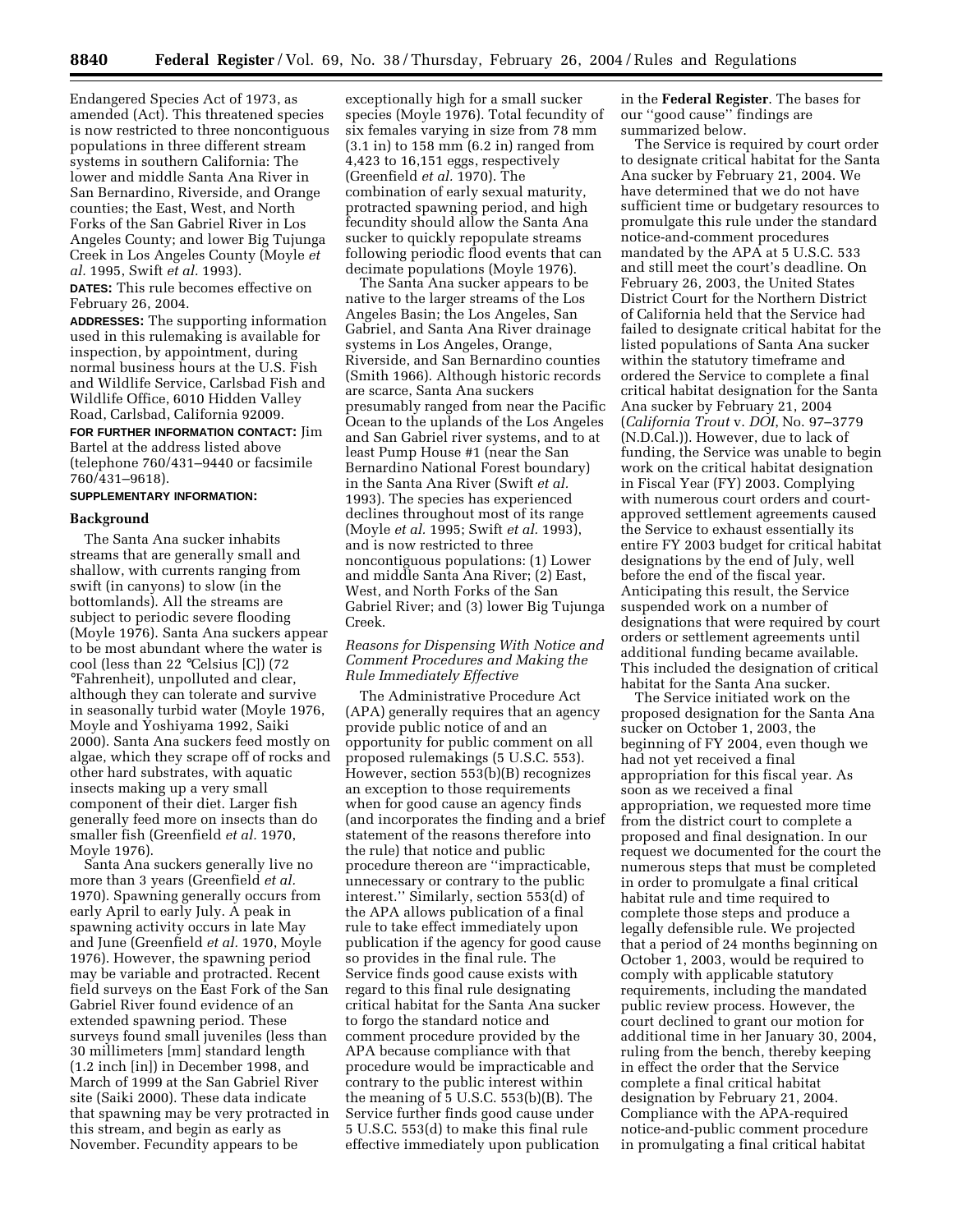designation for the Santa Ana sucker is impracticable given the Service's inability to work on the rule in FY 2003 due to inadequate budgetary resources and the inadequate 4.5-month time period available in FY 2004 to publish a proposed rule, allow for public comment, complete an economic analysis of the proposed designation, respond to public comment, and finalize the critical habitat designation. Therefore, we find good cause for and invoke the exception under section 553(b)(B) of the APA to publish this final rule without following the standard public notice and comment procedure.

In its 2003 order, the court also enjoined the Service from consulting under section 7(a)(2) of the Act until we publish a final rule designating critical habitat for the Santa Ana sucker. Under section 7, each Federal agency is required to consult with us to ensure that any action authorized, funded, or carried out by such agency is not likely to jeopardize the continued existence of any listed species or result in the adverse modification of the designated critical habitat, if any, of the species. Consultation ensures that impacts to listed species are fully considered by the Federal action agency before it proceeds with the proposed action; consultation also ensures that the action does not go forward if it is likely to jeopardize the continued existence of the species. In addition, where we conclude that the proposed Federal action is not likely to jeopardize the species, section 7 requires us to prescribe reasonable and prudent measures, and specific terms and conditions to implement those measures, which the action agency, and its applicant, if any, must carry out to minimize the impacts of any take of a listed animal species likely to result from the proposed Federal action (16 U.S.C. 1536(b)(4)).

As a consequence of the injunction on consulting on any proposed Federal action that may affect the Santa Ana sucker, Federal action agencies and the Service are unable to meet our respective responsibilities pursuant to section 7(a)(2) of the Act. In the case of emergencies involving imminent risks to human health and safety (*e.g.*, replacement of bridges threatened by floods), Federal agencies may be forced to undertake the projects absent consultation with us and thus without benefit of our determination regarding potential jeopardy and identification of reasonable and prudent alternatives to the proposed action that would avoid jeopardy. In addition, where such projects are not likely to result in

jeopardy, the proscription on consultation eliminates our ability to identify reasonable and prudent measures to minimize the impacts of take on the sucker resulting from the proposed project. We are currently precluded from consulting with agencies even after the emergency has passed to evaluate the impacts of the emergency actions on the Santa Ana sucker and provide measures to the agencies to minimize the effects of any take on the species. Our current inability to complete section 7 consultations constitutes an emergency posing a significant risk to the wellbeing of Santa Ana sucker because of our inability to evaluate and minimize or eliminate threats to the species from proposed Federal actions that are also necessary to protect public health and safety.

In addition, the injunction has had the immediate effect of significantly delaying the orderly, expeditious, and timely completion of projects that are currently being planned and are needed to protect human life and safety. Examples of projects that would affect the sucker that have been delayed as a result of the Court's injunction include the replacement of the Van Buren Boulevard Bridge to meet seismic safety standards and the replacement of the River Road Bridge due to flooding.

The Van Buren Boulevard bridge replacement project in Riverside County would replace the existing bridge with a new longer span that would have no support pilings within the stream channel and increase the width of the bridge from two lanes to four lanes. The bridge is being replaced because of the need to meet updated seismic safety requirements. This bridge provides the only crossing of the Santa Ana River for a 9-mile radius. In the next 40 years, there is an 80 percent chance for an earthquake to occur that can damage or destroy the existing bridge. This bridge provides for local traffic between City of Riverside and the communities of Pedley, Glen Avon, Mira Loma, and Jurupa. Average daily traffic at this Santa Ana River bridge crossing in 2001 was 54,300 vehicles. The 2005 traffic projection at this location is 57,500 average daily vehicles. An earthquake of this magnitude would eliminate an important bridge crossing of the Santa Ana River for local use and emergency vehicles. The driving distance would increase by as much as nine miles for emergency response vehicles. The Federal Highway Administration requested initiation of formal consultation on this project with the Service on November 14, 2002, to address effects of project

implementation on the Santa Ana sucker and least Bell's vireo. The biological opinion was due to be issued on March 29, 2003.

The replacement of the River Road bridge is necessary because the existing bridge is at high risk of being damaged by high flows in the Santa Ana River. The River Road bridge is particularly sensitive to high flows because of its low clearance above the existing riverbed. During high flows, large amounts of sediment and debris are deposited adjacent to the bridge causing floodwaters to overtop the bridge. Under these flood conditions, the high flows will eventually push the bridge off its pilings and cause a catastrophic loss of the bridge. Riverside County estimates that if two or more 2-year storm events were to occur consecutively, the bridge may be shifted off its pilings and portions of the bridge could be destroyed. In the last 10 years, the existing bridge and approach roadways were closed to traffic four times because the bridge had been shifted off its pilings as a result of floodwaters. Although a sand mining operation has been implemented as a temporary measure to provide additional freeboard for flood flows, this measure will not be sufficient to protect the River Road bridge if multiple and consecutive storms affect this watershed. Therefore, the replacement of the existing River Road bridge with a new bridge that provides a greater clearance above the existing riverbed is needed. Replacement of the River Road bridge had been anticipated to be completed in 2006 and requires funding from the Federal Highway Administration. Because replacement of the bridge ''may affect'' the Santa Ana sucker, a section 7 consultation with Federal Highway Administration will be required. In addition to providing traffic circulation to residents, the existing River Road bridge is the only emergency vehicle access route across the Santa Ana River within a 7-mile radius for the cities of Norco and Corona and unincorporated Riverside County. If the River Road bridge is damaged by storms and cannot be used, then driving distance for emergency response vehicles will be increased by at least seven miles.

As described by the above examples, the injunction has resulted in delays for projects that are needed to protect human life and safety. The injunction and ensuing delays may very well be the root cause of future emergencies that involve imminent risks to human health and safety because the Federal action agency was unable to complete their projects in an orderly, expeditious, and timely manner. For example, the delay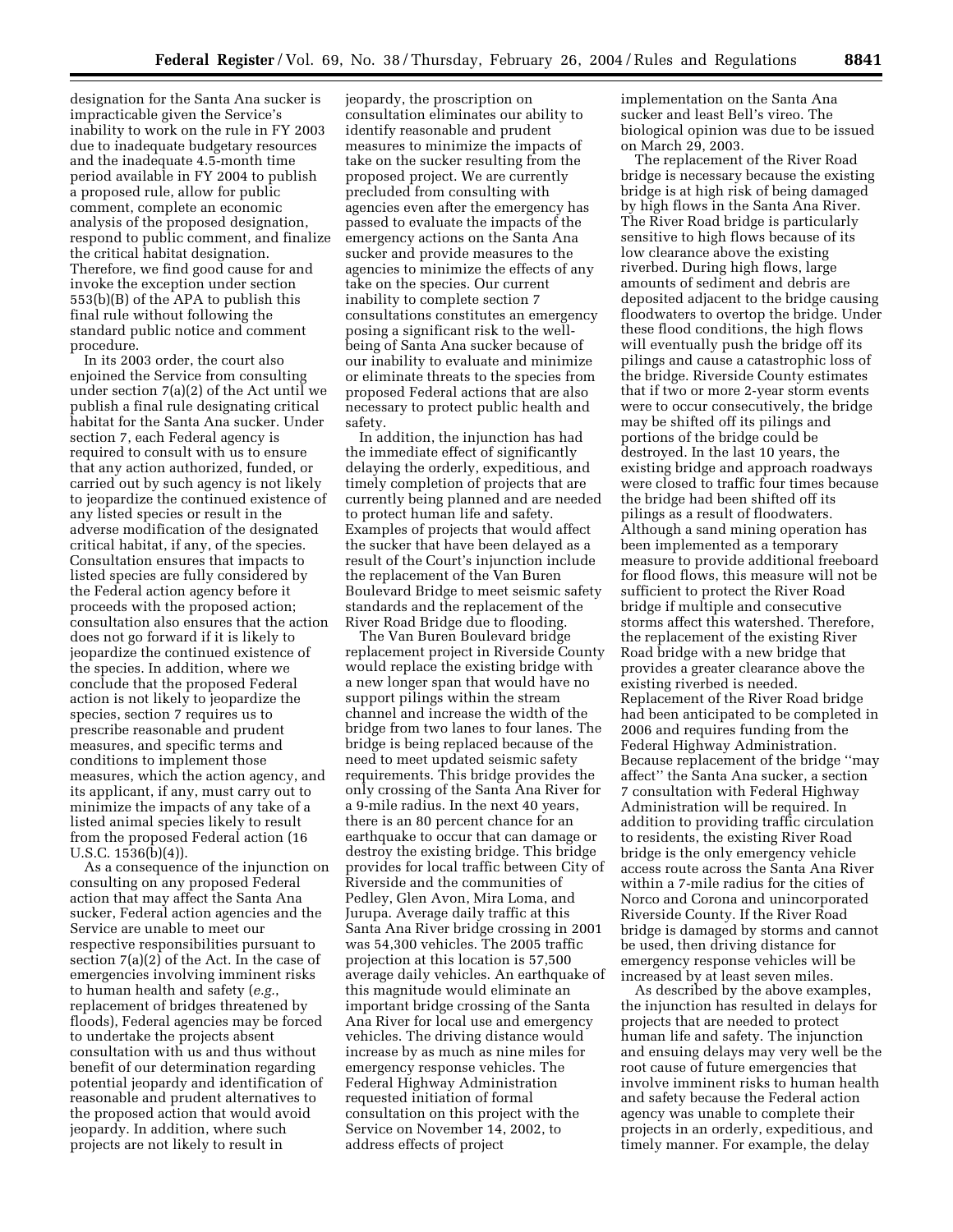in completing the bridge replacement projects significantly increases the risk of catastrophic losses of these bridges from seismic and flooding events and significant delays in providing emergency response services.

As is the nature of rivers and weather, flood events can happen swiftly and unpredictably with dire consequences to human health and safety and loss of property. Structures and property along the Santa Ana River are at risk from emergency flood events. Apart from the specific projects identified above, other emergency conditions along the Santa Ana River may be avoided by the orderly, expeditious, and timely completion of the draft Programmatic Consultation on the Santa Ana Sucker Conservation Program and Associated Maintenance and Operation Activities of Existing Water Facilities on the Santa Ana River (SAS Programmatic Consultation). For example, Riverside County Flood Control and Water Conservation District (RCFCD) could receive authorization from the U.S. Army Corps of Engineers to maintain the structural integrity of levees and groins that protect industrial, commercial, and residential property along the Santa Ana River as a result of the SAS Programmatic Consultation. The RCFCD has predicted that the loss of the levee could result in the introduction of pollutants from residential, commercial, and industrial properties into the Santa Ana River as well as the loss of up to 3,000 acres of developed floodplain. The introduction of pollutants would significantly degrade the water quality and habitat of the Santa Ana River, as well as result in mortality of suckers. In addition, the loss of the levees could result in a loss of life and property. On September 23, 2003, the RCFCD notified the Service and the Corps that a portion of the northwestern levee along the Santa Ana River was being undermined by the lowflow channel. The RCFCD proposed to divert the low-flow channel away from the levee to prevent the destruction of the levee. The Corps declared the proposed diversion an emergency action, and requested that the Service provide them with avoidance and minimization measures for the Santa Ana sucker. Because of the injunction we were unable to complete an emergency section 7 consultation with the Corps, but we did recommend measures to avoid and minimize impacts to the sucker. The Corps issued an emergency Regional General Permit No. 63 permit that incorporated our recommended measures and RCFCD completed the diversion and repair of

the levees. The diversion of the lowflow channel away from the levees was an action that was anticipated to be addressed in the SAS Programmatic Consultation. If this action had been addressed as part of a completed consultation, the need for an emergency permit would have been eliminated and the risk to human life and property would have been significantly reduced.

The injunction against section 7 consultations is also preventing the Service from completing consultations on major habitat restoration projects in the Santa Ana River designed to improve the status of the sucker and its habitat; this also constitutes an emergency posing a significant risk to the well-being of the Santa Ana sucker. The SAS Conservation Program is a multi-agency partnership of Federal and local government agencies and the private sector that encourages a riverwide approach to conservation of the Santa Ana sucker within the Santa Ana River and its tributaries; increases the knowledge base to implement recovery strategies for the sucker in the Santa Ana River; ensures that each participating agency minimizes, to the extent possible, effects of routine activities on the sucker; and develops habitat restoration and enhancement techniques for degraded habitat. The SAS Conservation Program has already benefited the Santa Ana sucker by improving our recommended avoidance and minimization measures for ongoing activities. For example, research funded by the SAS Conservation Program has resulted in a detailed description of spawning and nursery habitat. In addition, appropriate habitat restoration techniques are being developed that will be essential to maintain the sucker population in the Santa Ana River.

Finally, the current injunction has prevented the Service from completing internal consultation on the Western Riverside Multiple Species Habitat Conservation Plan (MSHCP) because the Santa Ana sucker is included as a ''covered species adequately conserved'' in the proposed plan and will otherwise be affected by the plan. The Western Riverside MSHCP will conserve over 94 percent of the modeled habitat within western Riverside County and all of the known and potential refugia and spawning areas within the MSHCP conservation area. In addition, the Western Riverside MSHCP will assess and implement measures to improve water quality, remove nonnative competitor and predator species, and eliminate barriers to fish passage within the Santa Ana River. The removal of nonnative predatory species should improve and secure the survival of the

sucker in the Santa Ana River. The removal of barriers to fish passage should return the population to a contiguous breeding population. In addition, the maintenance and improvement of water quality standards are essential to a species that inhabits the highly urbanized Santa Ana River watershed, and depends on tertiarytreated wastewater for much of its spawning habitat.

Until a final critical habitat rule is published for the Santa Ana sucker, the injunction will remain in place and prevent completion of section 7 consultations on important projects necessary to protect public health and safety while also protecting the sucker, or on projects specifically designed to benefit the sucker. We therefore find that good cause exists under 5 U.S.C. 553(b)(B) to exempt this final rule from APA notice and comment procedures. In the unusual circumstances presented here, compliance with those procedures would be contrary to the public interest.

We also find that good cause exists under 5 U.S.C. 553(d) to make this final rule effective immediately for the reasons stated above with regard to section 553(b)(B). The immediate designation of critical habitat is necessary for the following reasons: (1) To comply with the district court's order; (2) to conduct section 7 consultations and prepare written concurrences regarding projects funded, permitted, or carried out by Federal agencies that may affect the Santa Ana sucker or its essential habitat; (3) to ensure those activities will not jeopardize the continued existence of the species; and (4) to ensure Federal agencies can comply with the requirements of the Act, including section 9.

#### *Previous Federal Action*

Please see the final listing rule for the Santa Ana sucker for a description of Federal actions through April 2000 (65 FR 19686; April 12, 2000). On July 9, 2001, California Trout, Inc., the California-Nevada Chapter of the American Fisheries Society, the Center for Biological Diversity, and the Friends of the River (plaintiffs) filed a 60-day notice of intent to sue over our failure to designate critical habitat for the Santa Ana sucker. The plaintiffs filed a second amended complaint for declaratory judgment and injunctive relief on March 19, 2002, with the U.S. District Court for the Northern District of California. On February 26, 2003, the district court ordered the Service to designate a final critical habitat for the Santa Ana sucker by no later than February 21, 2004, and enjoined the Service from issuing any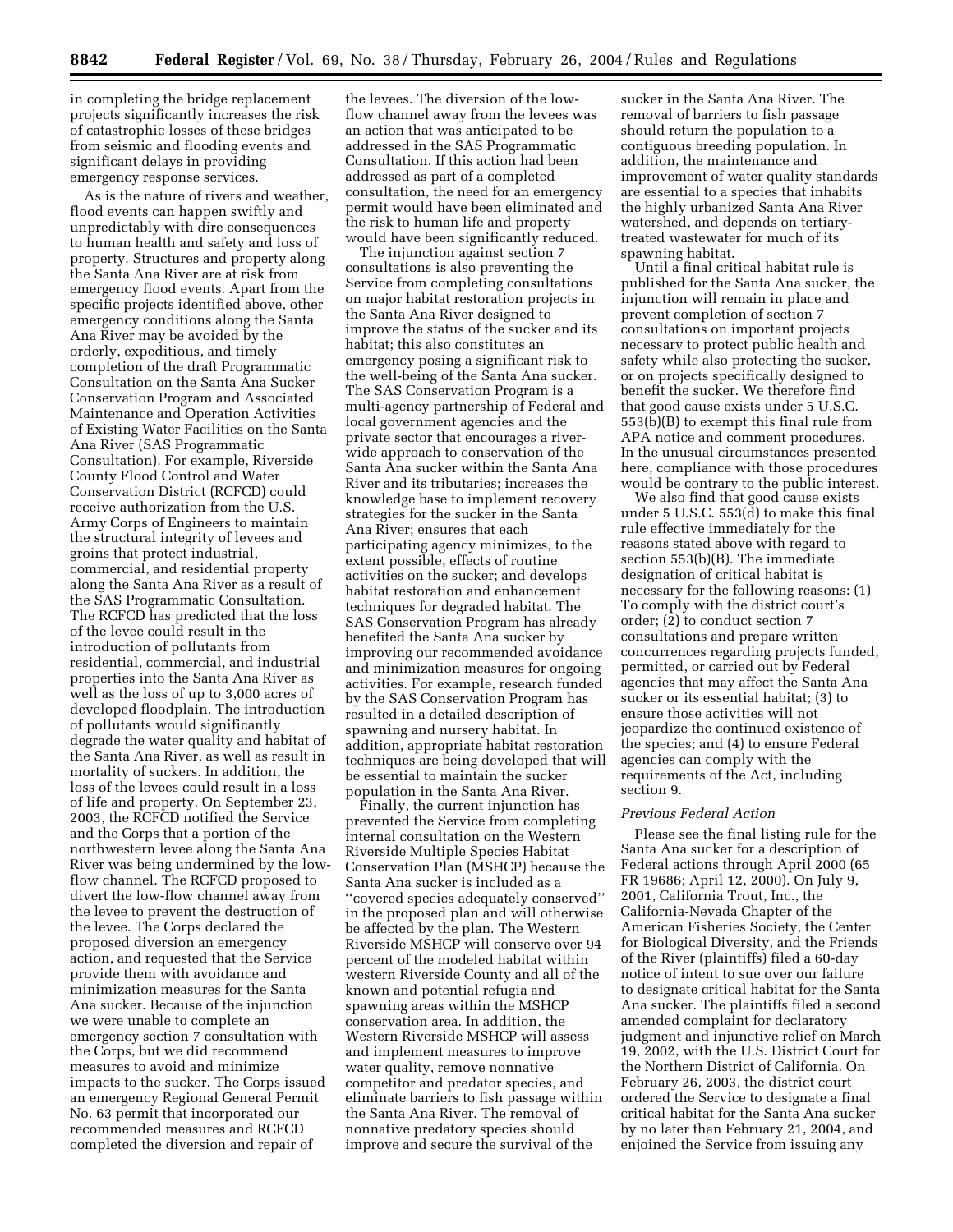section 7 concurrence or biological opinion on a proposed Federal action that ''may affect'' the Santa Ana sucker until such time as the final critical habitat for the Santa Ana sucker is designated.

## **Critical Habitat**

Critical habitat is defined in section 3(5)(A) of the Act as the specific areas within the geographical area occupied by the species at the time it is listed on which are found those physical or biological features essential to the conservation of the species and which may require special management considerations or protection and those specific areas outside the geographic area occupied by the species at the time it is listed upon a determination by the Service that such areas are essential for the conservation of the species. Under section  $4(a)(3)$  and  $(b)(2)$  of the Act we are required to designate critical habitat to the maximum extent prudent and determinable on the basis of the best scientific data available and after taking into account the economic impact of specifying any particular area as critical habitat.

In the final listing rule (65 FR 19686), we indicated that designation of critical habitat was not determinable because the ''knowledge and understanding of the biological needs and environmental limitations of the Santa Ana sucker and the primary constituent elements of its habitat are insufficient to determine critical habitat for the fish.'' We also indicated that the Orange County Water District, County of Orange, Los Angeles County Department of Public Works, National Fish and Wildlife Foundation, and the Biological Resources Division of the U.S. Geological Survey were funding and implementing research on the environmental limitations of the Santa Ana sucker. This research has been completed and a final report has been published (Saiki 2000). Based on the available information on the biology of the Santa Ana sucker, we now believe that critical habitat for the Santa Ana sucker is determinable. We also find that there is no basis for a not prudent finding because we do not believe that the designation of critical habitat will result in an increase in the degree of threat from activities prohibited under section 9 of the Act. We are not aware of any apparent habitat destruction that has occurred since the listing of the Santa Ana sucker. Therefore, we find that designation of critical habitat for the Santa Ana sucker is prudent and determinable.

#### *Methods*

We mapped critical habitat based on the known distribution and habitat requirements of the Santa Ana sucker using published literature and available reports. We delineated essential habitat on aerial and satellite imagery on a GIS system along each stream reach. Essential habitat is the stream and the associated riparian habitat.

#### **Primary Constituent Elements**

In accordance with sections  $3(5)(A)(i)$ of the Act and regulations at 50 CFR 424.12, in determining which areas are critical habitat, we are required to consider those physical and biological features (primary constituent elements) that are essential to the conservation of the species and that may require special management considerations or protection. These include, but are not limited to: Space for individual and population growth and for normal behavior; food, water, air, light, minerals, or other nutritional or physiological requirements; cover or shelter; sites for breeding, reproduction, rearing (or development) of offspring; and habitats that are protected from disturbance or are representative of the historic geographical and ecological distributions of a species.

The primary constituent elements for the Santa Ana sucker were determined by reviewing studies that examined the habitat requirements and ecology of the sucker in the Santa Ana River (Allen 2003; Baskin and Haglund 2001; Haglund *et al.* 2003; Saiki 2000; Swift 2001), the San Gabriel River (Saiki 2000; Haglund and Baskin 2002), and the Santa Clara River (Greenfield *et al.* 1970). Primary constituent elements essential for the conservation of the sucker are found in an ecosystem that includes a functioning hydrological system that experiences peaks and ebbs in water volume and maintains a sand, gravel, and cobble substrate in a mosaic of sandy stream margins, deep water pools, riffles (*i.e.*, well-oxygenated, shallow water over rough substrate), and runs (*i.e.*, shallow water over generally smooth substrate); sufficient water volume and quality; and complex, native floral and faunal associations.

The Santa Ana sucker evolved in a typical southern Californian hydrological regime that included periodic flooding (Greenfield *et al.* 1970). Life history characteristics, such as prolonged breeding periods and short hatching times, have allowed the sucker to survive in dynamic hydrological systems. Periodic floods may also remove exotic predators and competitors (Swift 2001). Therefore, a

functioning hydrological system should experience peaks and ebbs in the water volume throughout the year. The hydrological regime should also maintain a mosaic of sand, gravel, cobble, and boulder substrates in a series of sandy stream margins, riffles, runs, and pools. Adult suckers spawn in gravel beds while larvae and juveniles are generally associated with shallow, sandy margins during their development (Haglund *et al.* 2003). Gravel and cobble substrate, often associated with riffles, provide habitat for algae and macroinvertebrates, the primary prey of adult suckers. Pools provide food for adult suckers and refuge from warm water (Allen 2003).

Sufficient water volume, described in velocity and depth, is an important element of habitat essential for the conservation of the Santa Ana sucker. Water volume may vary between seasons, but enough water should be present during the spawning season (March 1–June 30) to support reproduction and larval development. For the remainder of the year, water volume must be sufficient to support prey of the sucker and the development and growth of the sucker. In the San Gabriel River, Haglund and Baskin (2002) found that adult and juvenile suckers were present in bottom velocities between 0.17 and 0.68 feet per second, while mid-column velocities reached 1.95 feet per second. Haglund *et al.* (2003) reported spawning in bottom velocities of 0.65 and 0.77 feet per second.

Depth is also an important descriptor of water volume. Saiki (2000) showed that suckers were fairly equally distributed among depths of 1 to 39 cm in the Santa Ana River and among depths of 1 to 69 cm in the San Gabriel River. In the Santa Ana River, Swift (2001) reported detecting suckers in depths as great as 150 cm. Suckers were present in pools as deep as 200 to 300 cm (Brandt Allen, University of California at Davis, pers. comm. 2004). Suckers likely prefer various water depths depending on their life history stage and activity. Larval and early juvenile suckers prefer shallow margins of 5 to 10 cm in depth (Haglund *et al.* 2003) while adult suckers prefer deep pools of 40 cm or greater (Haglund and Baskin 2002). Adult suckers prefer deep pools for feeding and refuge, riffles of varying depths for spawning, and riffles and runs of varying depths for movement between pools.

Water quality must support sucker reproduction, diet, and development. Saiki (2000) reported sucker abundance was negatively correlated with turbidity. Saiki (2000) found that suckers were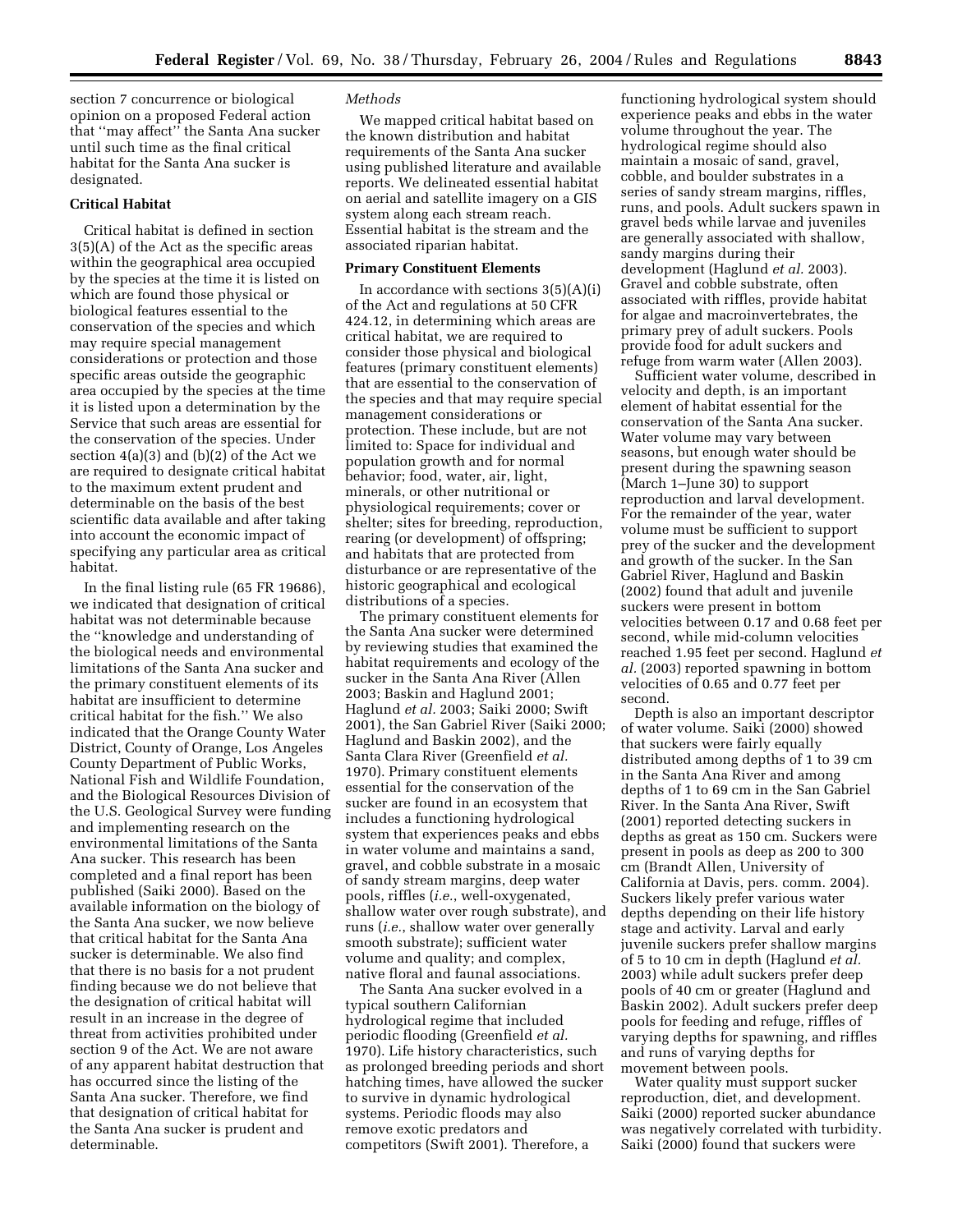more abundant at a site in the San Gabriel River, where turbidity averaged 5.5 Nephelometric turbidity units (NTUs) and ranged from 0.1 to 165.0 NTUs than at a site in the Santa Ana River, where turbidity averaged 21.7 NTUs and ranged from 0.6 to 405.0 NTUs. Suckers were not detected at a different site in the Santa Ana River, where turbidity averaged 57.4 NTUs and ranged from 1.9 to 214.0 NTUs (Saiki 2000). However, in 2000, Baskin and Haglund (2001) captured 10 suckers immediately upstream of this site in water that was between 85 and 112 NTUs. Therefore, a high turbidity level does not necessarily eliminate suckers from using habitat. Saiki (2000) determined that suckers likely avoid continuously turbid conditions but could survive in seasonally turbid conditions. In addition to turbidity, temperature appears to be a limiting factor in sucker distribution. Suckers were found in waters between 15 and 28 °C in the Santa Ana River and suckers likely avoid water over 30 °C (Swift 2001). Similarly, Greenfield *et al.* (1970)

reported suckers from the Santa Clara River in water that was 10 to 26 °C.

Suitable sucker habitat must contain algae, aquatic emergent vegetation, macroinvertebrates, and riparian vegetation. Suckers feed by scraping algae, insects, and detritus from gravel and cobble substrate (Greenfield *et al.* 1970; Saiki 2000). In addition, riparian vegetation and emergent aquatic vegetation moderate stream temperature (Allen 2003), and provide additional sources of detritus and insects (Diana 1995). Riparian and aquatic emergent vegetation can also provide refuge from predators. Therefore, complex native floral and faunal associations are required for sucker survival.

The primary constituent elements for the sucker are the following:

(1) A functioning hydrological system that experiences peaks and ebbs in the water volume throughout the year;

(2) A mosaic of sand, gravel, cobble, and boulder substrates in a series of riffles, runs, pools and shallow sandy stream margins;

(3) Water depths greater than 3 cm and water bottom velocities greater than 0.03 meters per second;

(4) Non-turbid conditions or only seasonally turbid conditions;

(5) Water temperatures less than 30 °C; and

(6) Stream habitat that includes algae, aquatic emergent vegetation, macroinvertebrates, and riparian vegetation.

#### *Critical Habitat Designation*

The designated critical habitat encompasses Santa Ana sucker habitat throughout the range of the listed species in the United States (Los Angeles and San Bernardino Counties, California). Essential habitat for the Santa Ana sucker in San Bernardino, Riverside County and Orange County has been excluded under section 4(b)(2) of the Act. Areas designated as critical habitat are under Federal and private ownership. The approximate area of designated critical habitat by county and land ownership is shown in Table 1.

TABLE 1.—APPROXIMATE DESIGNATED CRITICAL HABITAT AREA (AC (HA)) BY COUNTY AND LAND OWNERSHIP [Estimates reflect the total area within critical habitat unit boundaries.]

| County | Federal*                                                                                          | Local/State | Private | Total |
|--------|---------------------------------------------------------------------------------------------------|-------------|---------|-------|
|        | Los Angeles ………………………   6,483 ac ……………………………   0 ac ………………………………   2,937 ac …………………………   9,420 ac |             |         |       |
|        |                                                                                                   |             |         |       |
|        |                                                                                                   |             |         |       |

\*Federal lands include National Forest lands.

We have designated three critical habitat units based on the geographical location of the three existing, listed populations of Santa Ana sucker. Major tributaries that are important for their role in contributing water, sediment, and improved water quality (components of the primary constituent elements) for the species are included. Each of these few remaining disjunct populations is essential to maintain genetic diversity, decrease the likelihood of the species becoming extinct due to small numbers, and decrease the likelihood of species extinction due to stochastic events (*e.g.*, floods) (Lande 1988, Saccheri *et al.* 1998). The fragmented and disjunct distribution of the species prevents any possibility that an extirpated population would recover. The areas being designated are either within the geographical area occupied by one of the three populations of Santa Ana sucker, contain those physical and

biological features essential for the conservation of that population and may require special management considerations or protection, or are outside of the geographic area occupied by the species but are nevertheless essential for the conservation of the sucker. Descriptions of each unit and the reasons for designating them as critical habitat are presented below.

Map Unit 1: Santa Ana River Critical Habitat Unit (Unit 1A, Northern Prado Basin and Unit 1B, Santa Ana Wash), San Bernardino County, California (11,709 ac (4,738 ha))

The Santa Ana River Unit consists of Unit 1A, Northern Prado Basin and Unit 1B, Santa Ana Wash and the essential habitat along portions of the mainstem of the Santa Ana River and the following tributaries: City Creek, Mill Creek, Chino Creek, and Cucamonga Creek. The occupied essential habitat adjacent to Unit 1A (Northern Prado

Basin) and the occupied essential habitat downstream from Unit 1B (Santa Ana Wash) has been excluded under section 4(b)(2). The Santa Ana River supports one of three listed populations of the Santa Ana sucker. Approximately 60 percent of the total remaining range of the listed Santa Ana sucker is in the Santa Ana River (65 FR 19686).

Our designation excludes essential occupied habitat along portions of the Santa Ana River that are within the draft Western Riverside Multiple Species Habitat Conservation Plan (Riverside County) or the SAS Conservation Program (Orange, Riverside, and San Bernardino counties). The bases for those exclusions are summarized below under ''Section 4(b)(2) Exclusions.''

We are designating Northern Prado Basin (Unit 1A) and Santa Ana Wash (Unit 1B) because these essential habitat areas are not covered by the draft Western Riverside County Multiple Species Habitat Conservation Plan or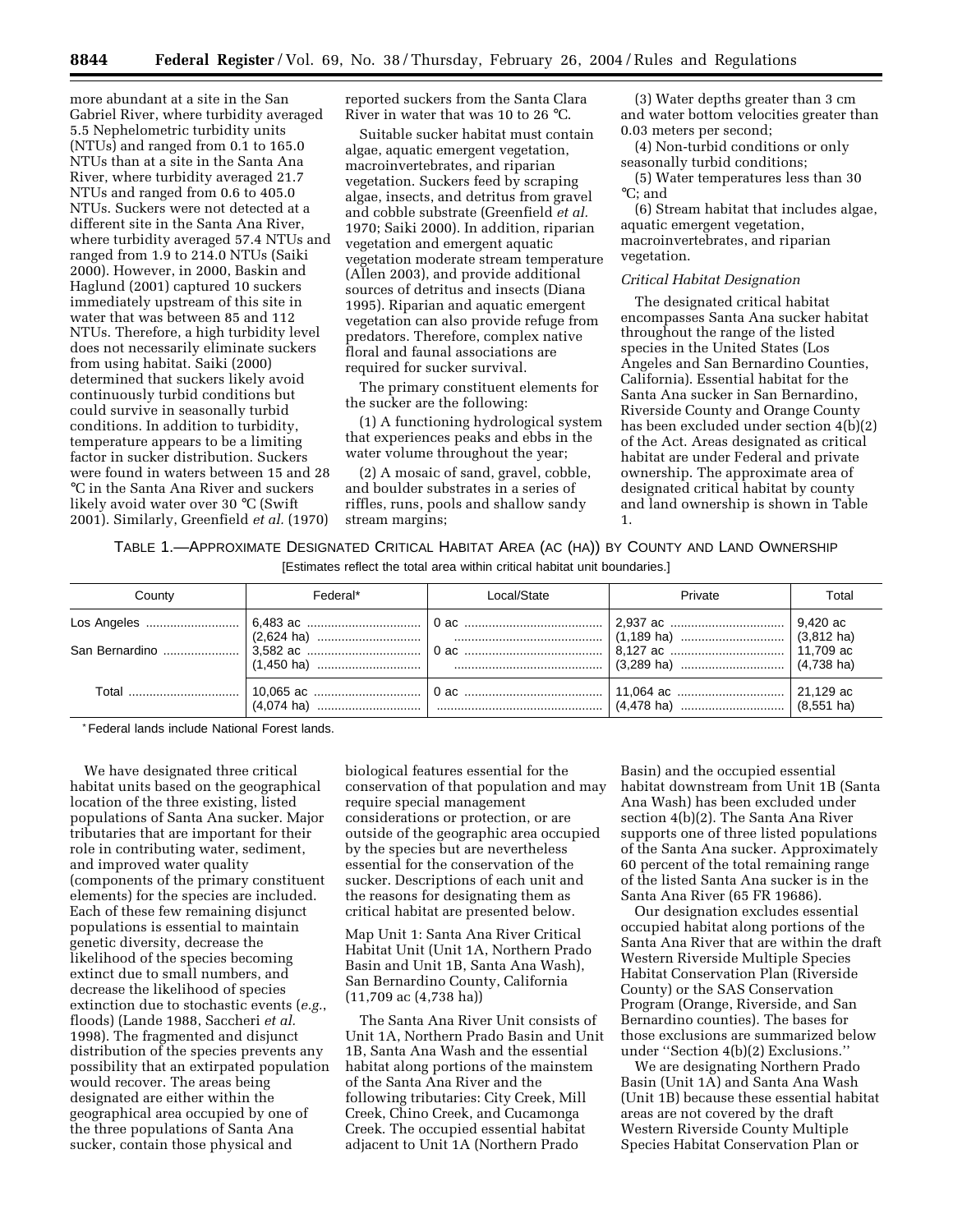the SAS Conservation Program. While Units 1A and 1B are not known to be occupied, they are essential for the conservation of the Santa Ana sucker because they provide and transport sediment necessary to maintain the preferred substrates utilized by this fish (Dr. Thomas Haglund, pers. comm. 2004; Dr. Jonathan Baskin, Professor Emeritus, California State Polytechnic University, Pomona, pers. comm. 2004; NOAA 2003); convey stream flows and flood waters necessary to maintain habitat conditions for the Santa Ana sucker; and support riparian habitats that protect water quality in the downstream portions of the Santa Ana River occupied by the sucker. Moreover, the Northern Prado Basin Unit is contiguous with occupied habitat and may support the Santa Ana sucker. City Creek, a tributary of the Santa Ana River, was documented as containing Santa Ana suckers as recently as 1982, but has not been recently surveyed. Protection of these unoccupied areas is essential to provide the downstream habitat conditions necessary to maintain the Santa Ana River population of the sucker (Dr. Thomas Haglund, pers. comm. 2004; Dr. Jonathan Baskin, Professor Emeritus, California State Polytechnic University, Pomona, pers. comm. 2004).

Unit 1B is essential because it provides the source for preferred spawning and feeding substrate of the Santa Ana sucker. Although portions of Unit 1B (Santa Ana Wash) are generally dry during the summer, this portion of the river has a higher gradient and a greater percentage of gravel and cobble substrate than the occupied areas that are downstream (Dr. Jonathan Baskin, Professor Emeritus, California State Polytechnic University, Pomona, pers. comm. 2004). Suckers spawn over gravel substrates where their eggs can adhere to gravel before hatching into larvae. Winter flows from upstream areas annually replenish this substrate and clean sand from it (Dr. Jonathan Baskin, Professor Emeritus, California State Polytechnic University, Pomona, pers. comm. 2004; Dr. Thomas Haglund, pers. comm. 2004; NOAA 2003). In addition, suckers feed by scraping algae, insects, and detritus from gravel and cobble. Therefore, the upstream source of spawning and feeding substrates (gravel and cobble) are essential to the reproductive ability and development of the sucker in the downstream occupied reaches (Dr. Jonathan Baskin, Professor Emeritus, California State Polytechnic University, Pomona, pers. comm. 2004; Dr. Thomas Haglund, pers. comm. 2004).

Unit 1A and Unit 1B are essential to the conservation of the sucker because they maintain a relatively natural hydrograph. The Santa Ana sucker evolved in the naturally dynamic hydrological systems of southern California. Therefore, as a larger intact river system has greater potential to provide a more natural hydrograph, Unit 1A and Unit 1B are essential to maintain the natural hydrograph of the Santa Ana River and ensure the continued existence of the sucker in the Santa Ana River (Dr. Thomas Haglund, pers. comm. 2004). The importance of a natural hydrograph for native fishes has been demonstrated for many systems (Moyle and Light 1996). For example, nonnative fishes can more easily invade systems where the natural hydrograph has been disrupted by dams and reservoirs and these nonnative fishes can contribute to the decline of native fishes through predation and competition (Moyle *et al.* 1986).

Unit 1A and Unit 1B are also essential because they maintain habitat for the southernmost extent of the existing distribution of the Santa Ana sucker. Consequently, these units enhance the long-term sustainability of the sucker by maintaining its genetic adaptive potential and a well-distributed geographical range to buffer the sucker's particular vulnerability to environmental fluctuations and catastrophes because of its limited number of populations.

Map Unit 2: San Gabriel River Critical Habitat Unit, Los Angeles County, California (5,765 ac (2,333 ha))

The San Gabriel River Unit consists of the West, North, and East Forks of the San Gabriel River and the following tributaries: Cattle Canyon Creek, Bear Creek, and Big Mermaids Canyon Creek. The San Gabriel River portion of the unit extends from the Cogswell Dam on the West Fork to the Bridge-of-No Return on the East Fork, and portions of the North Fork. Santa Ana sucker occupies the West, North, and East Forks of the San Gabriel River. Suckers occupy the West Fork from the Cogswell Dam to the San Gabriel Reservoir. The North Fork and East Fork are occupied by suckers upstream from the San Gabriel Reservoir. Suckers also occupy the following tributaries: Cattle Canyon Creek, Bear Creek, and Big Mermaids Canyon Creek.

Approximately 15 percent of the total remaining range of the listed Santa Ana sucker is in the San Gabriel River (65 FR 19686). Approximately 15 percent of its distribution in the San Gabriel River Basin occurs on private lands, and the remaining 85 percent occurs in the

Angeles National Forest (65 FR 19686). This river has the least developed watershed of the three critical habitat units. Data gathered during sampling indicated that the San Gabriel River may contain the largest population of Santa Ana suckers (R. Ally, *in litt.* 1996; Mike Gusiti, CDFG, *in litt.* 1996; M. Wickman, *in litt.,* 1996; Juan Hernandez, CDFG, *in litt.* 1997; M. Saiki, pers. comm. 1999).

The San Gabriel River Unit is essential to the conservation of the sucker because the San Gabriel River drainage system supports one of only three extant populations of this listed species which has a highly fragmented and limited distribution. In addition, the San Gabriel River Unit provides the best remaining habitat capable of sustaining the Santa Ana sucker. Moyle and Yoshiyama (1992) consider the population of suckers in the San Gabriel River drainage to be the only viable population of the Santa Ana sucker within the species' native range (65 FR 19686). This population is found in the relatively undisturbed watershed of the Angeles National Forest, unlike the population within the Santa Ana River which is within a highly urbanized watershed that receives urban and agricultural run-off and other environmental contaminants. Thus, this unit supports a population that occurs within a relatively intact watershed that provides good water quality and thereby, ensures the conservation of the only extant population of listed suckers that will likely avoid the potential for chronic exposure to water quality degraded by urban run-off or tertiarytreated wastewater discharges.

Map Unit 3: Big Tujunga Creek Critical Habitat Unit, Los Angeles County, California (3,655 ac (1,479 ha))

The Big Tujunga Creek Unit consists of the stretch of Big Tujunga Creek between the Big Tujunga Dam and Hansen Dam and the following tributaries: Stone Canyon Creek, Delta Canyon Creek, Gold Canyon Creek, and Little Tujunga Creek. The Santa Ana sucker occupies the Big Tujunga Creek between Big Tujunga Dam and Hansen Dam.

Approximately 25 percent of the total remaining range of the Santa Ana sucker is within the Big Tujunga Creek (65 FR 19686). In the Big Tujunga Creek, approximately 60 percent of the current range of the Santa Ana sucker occurs on private lands. The remaining 40 percent of the range occurs on Angeles National Forest lands managed by the U.S. Forest Service.

The Big Tujunga Creek Unit is essential to the conservation of the sucker because this stream segment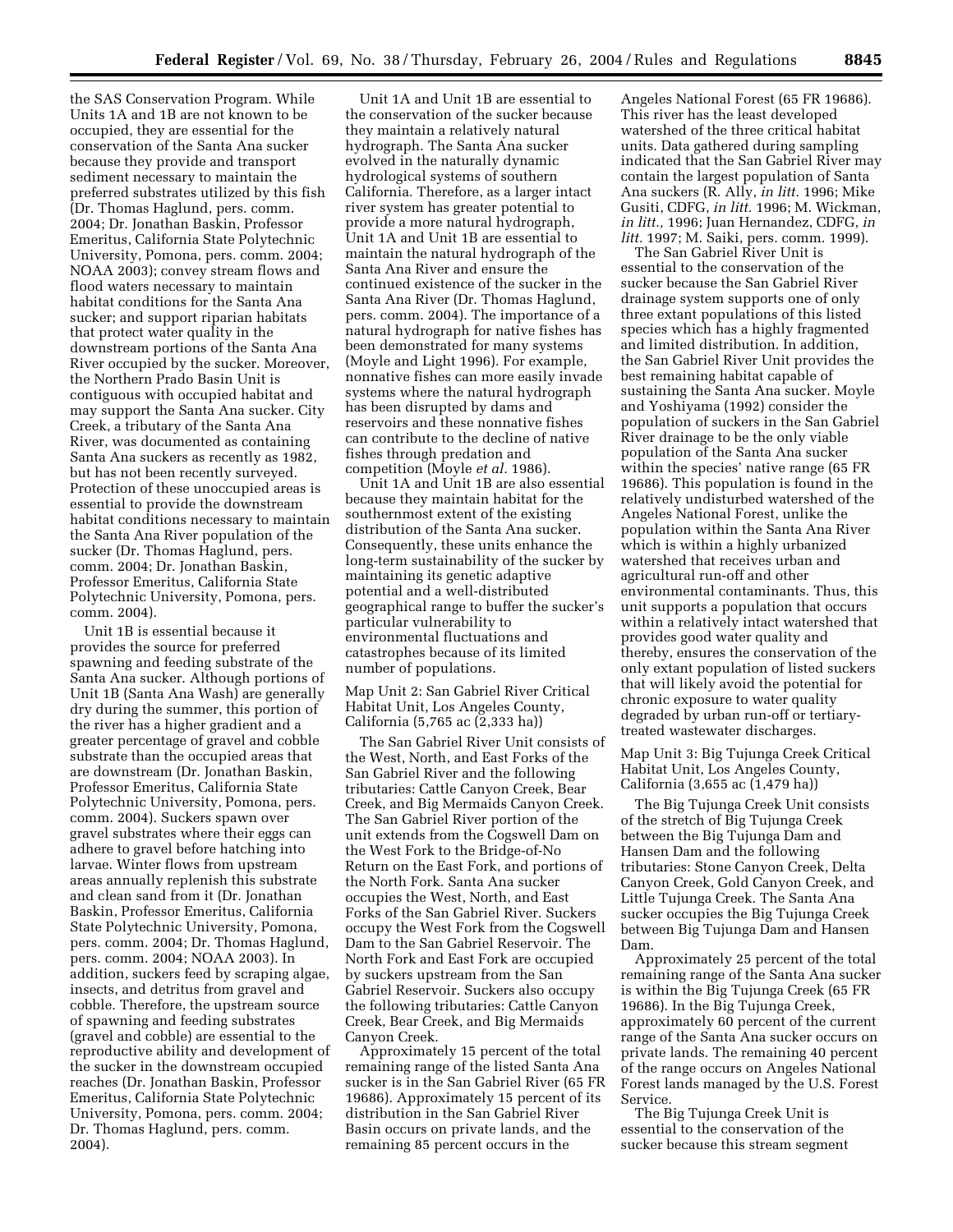supports one of only three extant populations of this listed species which has a highly fragmented and limited distribution. In addition, the upstream portion of this population is largely contained within the Angeles National Forest and therefore is not exposed to the effects of urban run-off and tertiary treated wastewater discharge. This unit is also essential because it maintains habitat for the northernmost extent of the existing distribution of the Santa Ana sucker. Consequently, the unit enhances the long-term sustainability of the sucker by maintaining its genetic adaptive potential and a welldistributed geographical range to buffer the sucker's particular vulnerability to environmental fluctuations and catastrophes.

The tributaries to the Big Tujunga Creek that are within the unit (Stone Canyon Creek, Delta Canyon Creek, Gold Canyon Creek, and Little Tujunga Creek) are not known to be occupied, but are essential to the conservation of the sucker because they provide and transport sediment necessary to maintain the preferred substrates utilized by this fish; convey stream flows and flood waters necessary to maintain habitat conditions for the Santa Ana sucker; and support riparian habitats that protect water quality in the occupied portions of the Big Tujunga Creek. Similar to the Santa Ana River, these tributaries are essential to the Big Tujunga Creek sucker population because it they provide renewal of spawning and feeding substrates and peaks and ebbs in water volumes. These tributaries are particularly essential to the conservation of the sucker since the Big Tujunga Dam has reduced the transfer of sediment downstream and altered the natural flow in the upper Big Tujunga Creek. The sucker has been able to maintain its population in the Big Tujunga Creek despite the fragmented habitat and presence of nonnative species. Most likely, the sucker population has survived because of the presence of the relatively undisturbed condition of the tributaries to Big Tujunga Creek.

## **Exclusions Under Section 4(b)(2)**

Section 4(b)(2) of the Act allows the Secretary to exclude any area from critical habitat if she determines the benefits of such exclusion outweigh the benefits of specifying such area as part of critical habitat, unless, based on the best scientific and commercial data available, she determines that failure to designate the area as critical habitat will result in the extinction of the species. We have determined that the benefits of excluding essential habitat within the

boundaries of the Western Riverside MSHCP and essential habitat within the area covered by SAS Conservation Program outweigh the benefits of including these areas as critical habitat. Exclusion of these areas will not result in the extinction of the sucker.

*Exclusion of Critical Habitat Within the Draft Western Riverside Multiple Species Habitat Conservation Plan and the SAS Conservation Program* 

Draft Western Riverside Multiple Species Habitat Conservation Plan

The Western Riverside MSHCP has been in development for several years. Participants in the Western Riverside MSHCP include 14 cities; the County of Riverside (including the Riverside County Flood Control and Water Conservation District, Riverside County Transportation Commission, Riverside County Parks and Open Space District, and Riverside County Waste Department); the California Department of Parks and Recreation; and the California Department of Transportation. The Western Riverside MSHCP is also being proposed as a subregional plan under the State's Natural Community Conservation Program (NCCP) and is being developed in cooperation with the California Department of Fish and Game. Within the 1.26 million-acre (510,000 ha) planning area of the Western Riverside MSHCP, approximately 153,000 ac (62,000 ha) of diverse habitats are proposed for conservation. The proposed conservation of 153,000 ac (62,000 ha) will complement other, existing natural and open space areas that are already conserved through other means (*e.g.*, State Parks, Forest Service, and county park lands).

The County of Riverside and the participating jurisdictions have signaled their sustained support for the Western Riverside MSHCP as evidenced by the November 5, 2002, passage of a local bond measure to fund the acquisition of land in support of the MSHCP. On November 14, 2002, a notice of availability of a draft environmental impact report (EIS/EIR) and receipt of and application for an incidental take permit was accepted and published in the **Federal Register**. We accepted public comment on these documents until January 14, 2003. Subsequently, on June 17, 2003, the County of Riverside Board of Supervisors voted unanimously to support the completion of the Western Riverside MSHCP.

The Western Riverside MSHCP incorporates conservation actions within the planning area, such as implementing a nonnative species removal program, maintaining or improving water quality standards, and removing or modifying barriers to fish passage within the Santa Ana River to address the long-term conservation of the Santa Ana sucker. Although the Western Riverside MSHCP is not yet approved by the Service, significant progress has been achieved in the development of this HCP, including the preparation of the EIS/EIR, the solicitation of public review and comment, and the initiation of a consultation with us on the issuance of incidental take permits for those species identified for coverage in the draft plan.

Santa Ana Sucker Conservation Program and Associated Maintenance and Operation Activities of Existing Water Facilities on the Santa Ana River

The Santa Ana Sucker (SAS) Conservation Program is a multi-agency partnership of Federal, and local government agencies and the private sector that encourages a river-wide approach to conservation of the Santa Ana sucker within the Santa Ana River and its tributaries. This partnership also increases the knowledge base to implement recovery strategies for the sucker in the Santa Ana River; ensures that each participating agency minimizes, to the extent possible, effects from routine activities to the sucker; and develops restoration techniques for degraded habitat. Partners in the SAS Conservation Program include the Santa Ana Watershed Project Authority, the Army Corps of Engineers (Corps), the Fish and Wildlife Service, and the following participating agencies: Orange County Water District, Orange County Resources and Development Department, Riverside County Flood Control and Water Conservation District, Riverside County Transportation Department, City of Riverside Regional Water Quality Control Plant, San Bernardino County Flood Control District, and the City of San Bernardino Municipal Water Department Rapid Infiltration and Extraction Facility.

The partnership was initially formed in the spring of 1999, when an informal group of concerned local, regional, State, and Federal agencies formed the Ad-Hoc Santa Ana Sucker Discussion Team (Discussion Team) to assist in reconciling economic activities with the conservation of the sucker and to identify and implement conservation measures that would contribute to the survival and recovery of the sucker, primarily within the Santa Ana River watershed. Research priorities and funding sources were identified, and a three-phase, coordinated effort was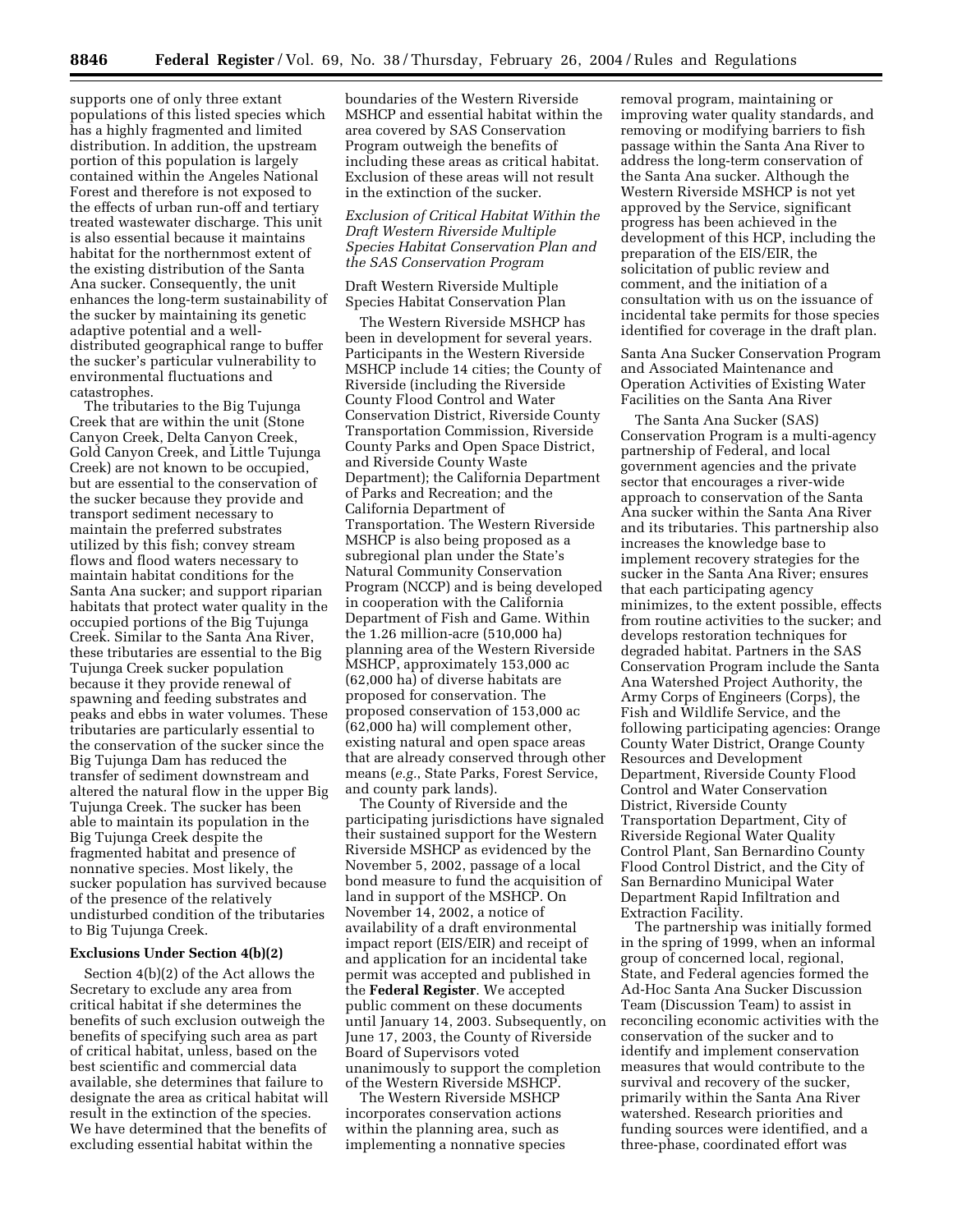initiated and completed during 1999 and 2000. These initial scientific studies concentrated on physiochemical variables, migration patterns, predatory fish relationships, and tributary analysis. As an outgrowth of these studies, the Discussion Team proposed the SAS Conservation Program, for an initial term of 5 years.

The purpose of the draft Programmatic Consultation on the SAS Conservation Program is to promote the conservation (*i.e.*, survival and recovery) of the sucker, while providing the necessary authorization, pursuant to the ESA, to allow for the incidental take of a limited number of suckers that is anticipated to occur when the participating agencies implement their covered activities. Covered activities include operation, maintenance, repair, and reconstruction of (*e.g.*, rebuilding existing levees for water conservation, constructed wetlands, and flood control) existing projects and facilities and the continuation of existing programs for flood control, water conservation, water treatment and discharge, protection of transportation routes, and wildlife conservation. Impact minimization measures for the Santa Ana sucker are integral to the SAS Conservation Program and are identified for each of the agencies' covered activities.

The SAS Conservation Program has funded research efforts to define habitat affinities for various life history stages of the sucker, investigate reproductive patterns of the sucker, develop a population trend database, examine aspects of sucker migration in the Santa Ana River, and examine effects on the sucker of temporary shutdowns of tertiary-treated wastewater discharge water to the Santa Ana River. Planned research projects of the SAS Conservation Program in 2004 include the development of habitat restoration methods, characterize the movement and diet of various life history stages of suckers, and investigate the effects of non-native adult fish on larval and juvenile suckers. Again, funding for all of these research efforts will be provided by the participating agencies.

We are excluding from critical habitat designation areas along the Santa Ana River because they are either within the planning area boundary for the draft Western Riverside MSHCP or the SAS Conservation Program. Our justification for excluding these areas is outlined below.

#### *(1) Benefits of Inclusion*

The benefits of designating critical habitat on lands within the boundaries of HCPs that cover the species for which critical habitat is being designated are

small. HCPs generally include management measures and protections designed to protect, restore, monitor, manage, and enhance the habitat to benefit the conservation of the species. The draft Western Riverside MSHCP seeks to accomplish these goals for the Santa Ana sucker through the implementation of specific conservation measures. The principal benefit of designating critical habitat is that federally authorized or funded activities that may affect a species' critical habitat would require consultation with us under section 7 of the Act. Under section 7, proposed actions that would adversely modify or destroy designated critical habitat cannot go forward, unless they are altered to eliminate the adverse modification or destruction of critical habitat.

An important objective of the Western Riverside MSHCP is to implement measures, including monitoring and management, necessary to conserve important habitat for the Santa Ana sucker within the plan's boundaries. Thus, the purposes of the Western Riverside MSHCP are consistent with the purpose served by undergoing consultation under section 7 which is to ensure that critical habitat of the sucker is not adversely modified by a proposed Federal action. Because issuance of an incidental take permit (ITP) under section 10 is a Federal action, prior to approving the Western Riverside MSHCP we must complete an internal section 7 consultation for every species, including the Santa Ana sucker, proposed to be covered under the proposed plan and permit. The consultation will require us to analyze the impacts of the proposed ITP and HCP on the Santa Ana sucker and its essential habitat within the plan boundaries, whether or not that habitat has been officially designated as critical habitat. Therefore, including that portion of the Santa Ana River basin that is within the boundaries of the proposed Western Riverside MSHCP as critical habitat would provide little benefit to the Santa Ana sucker because the potential impacts to the species' essential habitat within the MSHCP area are already addressed under the plan and will be analyzed in our internal section 7 consultation on the proposed ITP.

The SAS Conservation Program includes measures to restore, monitor, and enhance habitat for the Santa Ana sucker in the Santa Ana River. Similar to the Western Riverside MSHCP, the SAS Conservation Program is specifically designed to benefit the sucker and its essential habitat within the Santa Ana River. The SAS

Conservation Program is a comprehensive conservation program for the sucker that includes measures to minimize the impacts of routine water management activities on the sucker and restore degraded river habitat to improve the species' prospects for survival and recovery. Because the SAS Conservation Program is specifically designed to benefit the sucker and its essential habitat within the Santa Ana River habitat and the Programmatic Consultation on the SAS Conservation Program will analyze the effects of the SAS Conservation Program on the sucker and its habitat, the designation of critical habitat within the boundaries of the SAS Conservation Program would provide little or no additional benefits to this species.

#### *(2) Benefits of Exclusion*

Excluding from critical habitat lands within the Western Riverside MSHCP or within the area covered by the SAS Conservation Program will provide several benefits. Exclusion of the lands from the final designation will allow us to continue working with the participants in a spirit of cooperation and partnership. In the past, HCP applicants and participants in voluntary conservation programs have generally viewed the designation of critical habitat as having a potential negative regulatory effect that discourages voluntary, cooperative and proactive efforts to conserve listed species and their habitats by non-Federal parties. They generally view designation of critical habitat as an indication by the Federal government that their proactive actions to protect the species and its habitat are inadequate. Excluding these areas from the perceived negative consequences of critical habitat, will likely encourage other jurisdictions, private landowners, and other entities to work cooperatively with us to develop HCPs and conservation plans, which will provide the basis for future opportunities to conserve species and their essential habitat.

# *(3) Benefits of Exclusion Outweigh the Benefits of Inclusion*

We have reviewed and evaluated the nearly finished draft Western Riverside MSHCP and SAS Conservation Program and find that the benefits of exclusion outweigh the benefits of designating the areas covered by the MSHCP and SAS Conservation Program as critical habitat.

The exclusion of these areas from critical habitat will help preserve the partnerships that we have developed with the local jurisdictions and agencies in the development of the draft Western Riverside MSHCP and SAS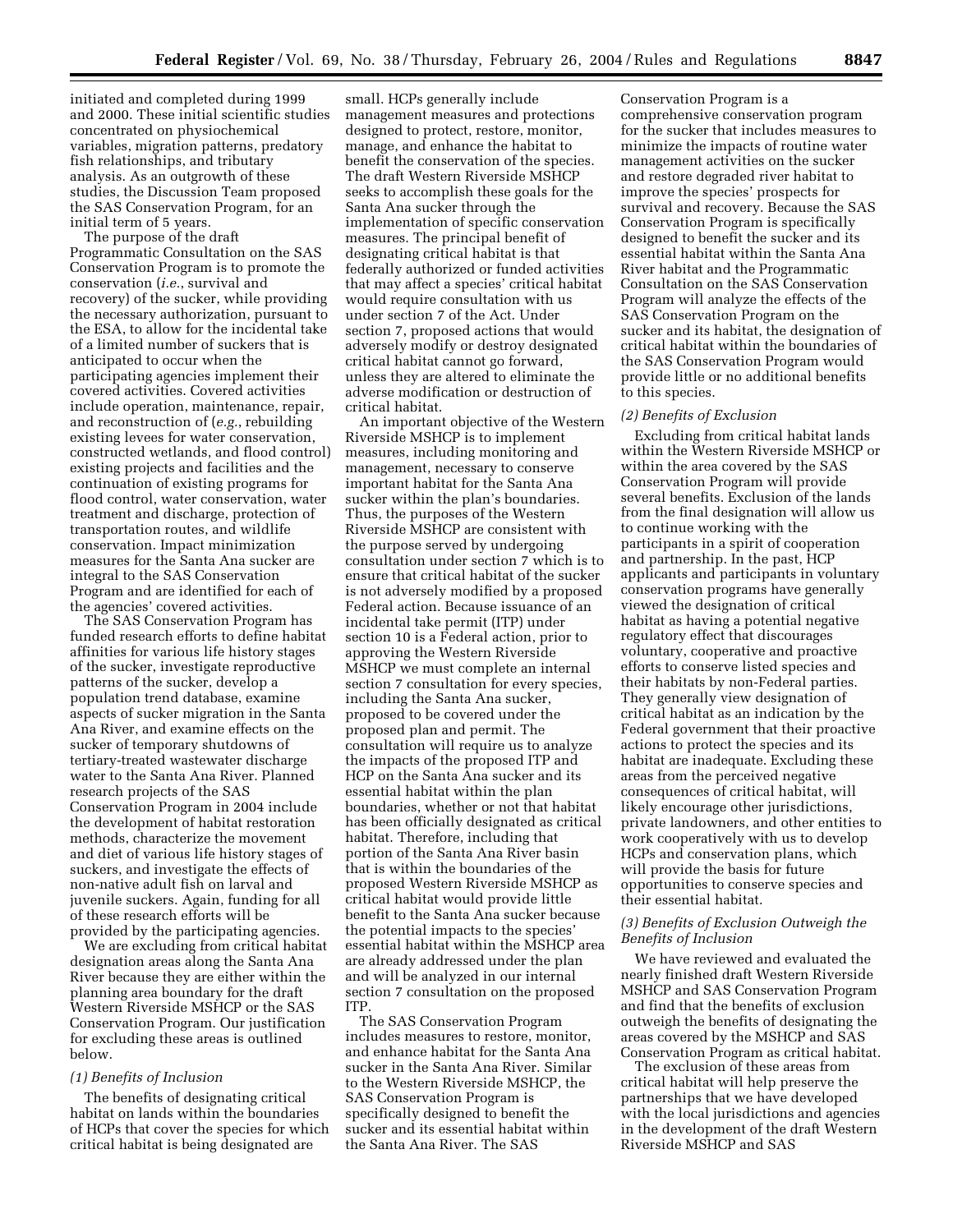Conservation Program. The only potential benefit of designating critical habitat within these areas would be educational: informing the public of areas that are essential for the long-term survival and conservation of the species. However, this information has already largely been provided to the public through the material provided on our Web site and through the ample opportunity for public participation provided throughout the development of the Western Riverside MSHCP. The Corps of Engineers is also likely to issue a public notice and solicit public comment on the issuance of a permit for activities related to the maintenance and operation of existing water facilities on the Santa Ana River in association with the SAS Conservation Program further increasing the public's knowledge of the importance of the Santa Ana River to the sucker. For these reasons, we believe that designating critical habitat has little benefit in areas covered by the draft Western Riverside MSHCP and SAS Conservation Program. Exclusion of these areas will not result in the extinction of the species because the Western Riverside MSHCP and SAS Conservation Program are designed to ensure that activities authorized within these areas include measures to protect the Santa Ana Sucker and its habitat.

Based on our evaluation of our past consultation history on the Santa Ana Sucker and the analysis conducted for those consultations, the Western Riverside MSHCP, and the SAS Conservation Program, we believe that we have a general understanding of potential impacts, including those related to economics, of this designation. We have considered these potential impacts in the development of this designation and do not believe, at this time, that additional exclusion, including those based on economics, pursuant to section 4(b)(2) of the Act are warranted.

#### *Santa Clara River*

We listed as threatened only those Santa Ana sucker populations thought to occur within the native range of the species. The native range of the Santa Ana sucker is considered to be the streams of the Los Angeles, San Gabriel, and Santa Ana River basins. The Santa Clara River population is presumed to be an introduced population, although this presumption is based entirely on negative data, and not on a documented record of introduction (Hubbs *et al.* 1943, Miller 1968, Moyle 1976, Bell 1978). The Santa Clara population was not listed; thus critical habitat cannot be designated for this population. As we stated in the final listing rule, we will

further evaluate the role of the Santa Clara River population in the recovery of the species. If the Santa Clara River population is determined to be crucial to the recovery of the species, we may re-evaluate the status of this population, threats to its conservation, and the status of the population under the Act.

# **Effects of Critical Habitat Designation**

#### *Section 7 Consultation*

The regulatory effects of a critical habitat designation under the Act are triggered through the provisions of section 7, which applies only to activities conducted, authorized, or funded by a Federal agency (Federal actions). Regulations implementing this interagency cooperation provision of the Act are codified at 50 CFR part 402. Individuals, organizations, States, local governments, and other non-Federal entities are not affected by the designation of critical habitat unless their actions occur on Federal lands, require Federal authorization, or involve Federal funding.

Section  $7(a)(\tilde{2})$  of the Act requires Federal agencies, including us, to ensure that their actions are not likely to jeopardize the continued existence of a listed species or result in the destruction or adverse modification of designated critical habitat. This requirement is met through section 7 consultation under the Act. Our regulations define ''jeopardize the continued existence'' as to engage in an action that reasonably would be expected, directly or indirectly, to reduce appreciably the likelihood of both the survival and recovery of a listed species in the wild by reducing the reproduction, numbers, or distribution of that species (50 CFR 402.02). ''Destruction or adverse modification of designated critical habitat'' is defined as a direct or indirect alteration that appreciably diminishes the value of the critical habitat for both the survival and recovery of the species (50 CFR 402.02). Such alterations include, but are not limited to, adverse changes to the physical or biological features, *i.e.*, the primary constituent elements, that were the basis for determining the habitat to be critical. However, in a March 15, 2001, decision of the United States Court of Appeals for the Fifth Circuit (*Sierra Club* v. *U.S. Fish and Wildlife Service et al.,* 245 F.3d 434), the Court found our definition of destruction or adverse modification to be invalid. In response to this decision, we are reviewing the regulatory definition of adverse modification in relation to the conservation of the species.

Section 7(a)(4) requires Federal agencies to confer with us on any action that is likely to jeopardize the continued existence of a proposed species or result in destruction or adverse modification of proposed critical habitat. Conference reports provide conservation recommendations to assist the agency in eliminating conflicts that may be caused by the proposed action. The conservation recommendations in a conference report are advisory.

We may issue a formal conference report, if requested by the Federal action agency. Formal conference reports include an opinion that is prepared according to 50 CFR 402.14, as if critical habitat were designated. We may adopt the formal conference report as the biological opinion when critical habitat is designated, if no substantial new information or changes in the action alter the content of the opinion (*see* 50 CFR 402.10(d)).

If a species is listed or critical habitat is designated, section 7(a)(2) requires Federal agencies to ensure that activities they authorize, fund, or carry out are not likely to jeopardize the continued existence of the species or to destroy or adversely modify its critical habitat. If a Federal action may affect a listed species or its critical habitat, the responsible Federal agency (action agency) must enter into consultation with us. Through this consultation, the action agency would ensure that the permitted actions do not destroy or adversely modify critical habitat.

If we issue a biological opinion concluding that a project is likely to result in the destruction or adverse modification of critical habitat, we would also provide reasonable and prudent alternatives to the project, if any are identifiable. Reasonable and prudent alternatives are defined at 50 CFR 402.02 as alternative actions identified during consultation that can be implemented in a manner consistent with the intended purpose of the action, that are consistent with the scope of the Federal agency's legal authority and jurisdiction, that are economically and technologically feasible, and that the Service's Regional Director believes would avoid the destruction or adverse modification of critical habitat. Reasonable and prudent alternatives can vary from slight project modifications to extensive redesign or relocation of the project. Costs associated with implementing a reasonable and prudent alternative are similarly variable.

Regulations at 50 CFR 402.16 require Federal agencies to reinitiate consultation on previously reviewed actions in instances where critical habitat is subsequently designated and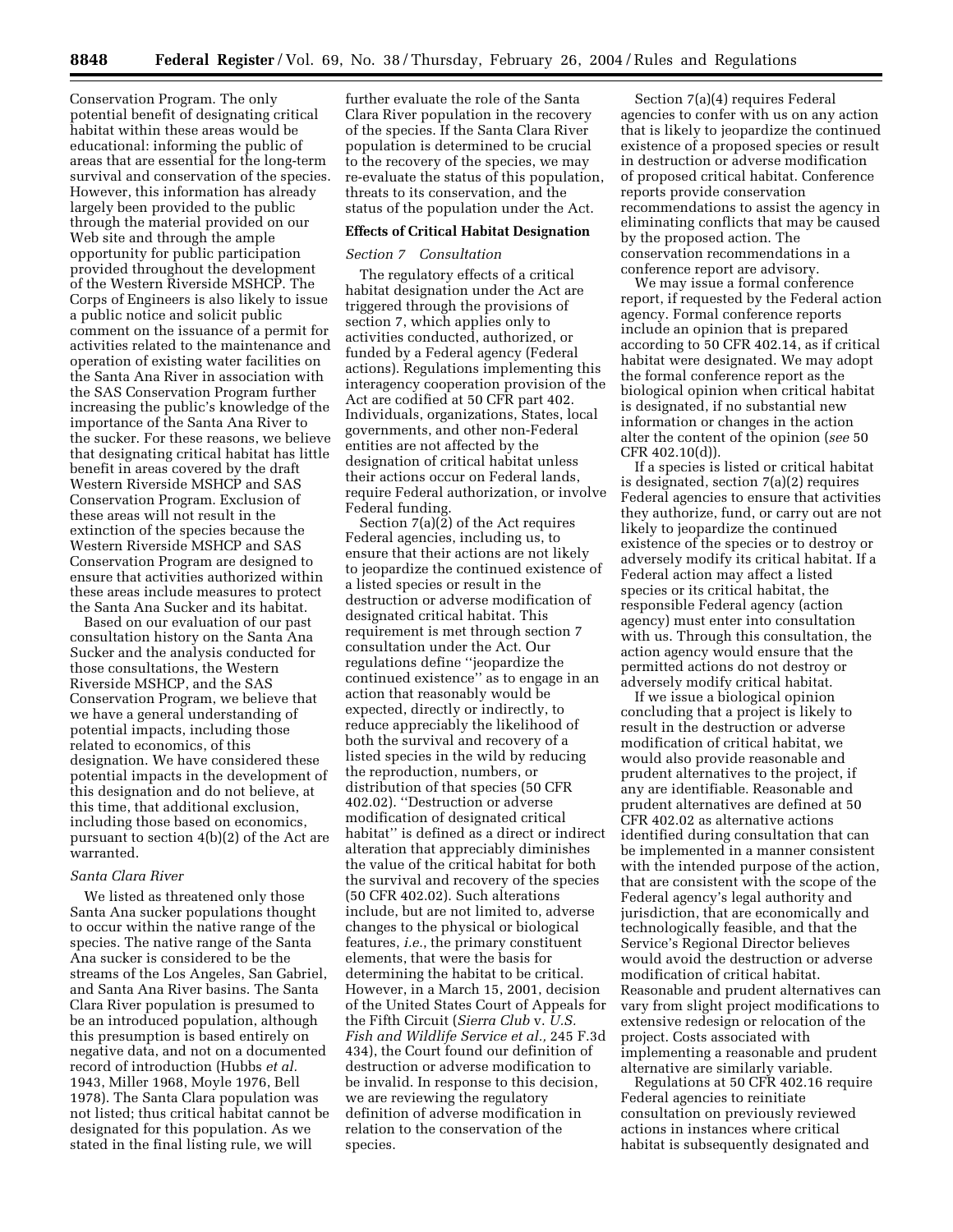the Federal agency has retained discretionary involvement or control over the action or such discretionary involvement or control is authorized by law. Consequently, some Federal agencies may request reinitiation of consultation or conference with us on actions for which formal consultation has been completed, if those actions may affect designated critical habitat or adversely modify or destroy proposed critical habitat.

Federal activities that may affect the Santa Ana sucker and designated critical habitat will require consultation under section 7. On private, State, or county lands, or lands under local jurisdictions, activities requiring a permit from a Federal agency, such as Federal Highway Administration or Federal Emergency Management Act funding, or a permit from the Corps under section 404 of the Clean Water Act, will continue to be subject to the section 7 consultation process. Federal actions not affecting listed species or critical habitat, and actions on non-Federal lands that are not federally funded, authorized, or permitted do not require section 7 consultation.

Section 4(b)(8) of the Act requires us to evaluate briefly and describe, in any proposed or final regulation that designates critical habitat, those activities involving a Federal action that may adversely modify such habitat or that may be affected by such designation. We note that such activities may also jeopardize the continued existence of the species. Activities that, when carried out, funded, or authorized by a Federal agency may affect or destroy or adversely modify critical habitat for Santa Ana sucker include, but are not limited to:

(1) Any activity, including the regulation of activities by the Corps of Engineers under section 404 of the Clean Water Act or activities carried out by or licensed by the Environmental Protection Agency (EPA), that could alter the watershed, water quality, and natural hydrologic function to an extent that water quality and/or water quantity becomes unsuitable to support the Santa Ana sucker within designated critical habitat;

(2) Roads, highways, and rights-ofway construction and maintenance or any activity funded or carried out by the Department of Transportation or other Federal agencies that results in discharge of dredged or fill material or excavation within designated critical habitat; or

(3) Activities regulated by the Corps, EPA, or Natural Resources Conservation Service under the Clean Water Act and other acts or regulations, including but

not limited to, discharge of fill into waters of the United States and promulgation of water quality standards within designated critical habitat;

(4) Sale or exchange of Federal lands by a Federal agency to a non-Federal entity within designated critical habitat;

(5) Construction, licensing, relicensing, and operation of dams or other water impoundments by the Bureau of Reclamation (BOR), Corps, or Federal Energy Regulatory Commission (FERC) within designated critical habitat;

(6) Licensing of construction of communication sites by the Federal Communications Commission;

(7) Funding of construction or development activities by the U.S. Department of Housing and Urban Development; and

(8) Promulgation and implementation of a land use plan by a Federal agency such as the U.S. Forest Service that may alter management practices for critical habitat.

If you have questions regarding whether specific activities may constitute adverse modification of critical habitat in California, contact the Field Supervisor, Carlsbad Fish and Wildlife Office (see **ADDRESSES** section). Requests for copies of the regulations on listed plants and wildlife, and inquiries about prohibitions and permits may be addressed to the U.S. Fish and Wildlife Service, Branch of Endangered Species, 911 NE. 11th Ave, Portland, OR 97232 (telephone 503/231–2063; facsimile 503/231–6243).

#### **Required Determinations**

#### *Regulatory Planning and Review*

The Office of Management and Budget (OMB) has not reviewed this final critical habitat designation in accordance with Executive Order 12866. In order to comply with the critical habitat designation deadline established by the district court, there was insufficient time for OMB to formally review this proposal.

# *Regulatory Flexibility Act (5 U.S.C. 601 et seq.)*

The Service is not required to comply with the requirements of the Regulatory Flexibility Act (RFA) (5 U.S.C. 601 *et seq.*) when promulgating a final rule under the good cause exemption of the Administrative Procedure Act (APA). RFA section 3 requires the preparation of an initial regulatory flexibility analysis (IRFA) ''whenever an agency is required by section 553 of this title, or any other law, to publish general notice of proposed rulemaking for any proposed rule \* \* \*" ( $5 \text{ U.S. C. } 603 \text{ (a)}$ ).

RFA section 4 requires agencies to conduct a final regulatory flexibility analysis (FRFA) with each final rule, but only when ''an agency promulgates a final rule under section 553 of this title, after being required by that section or any other law to publish a general notice of proposed rulemaking \* \* \*'' (5 U.S.C. 604(a)). Therefore, for a critical habitat final rulemaking conducted under the APA's  $553(b)$  $(B)$  good cause exemption, the RFA does not require the Service to create an IFRA or a FRFA and contains no other provisions requiring compliance in such situations. The certification procedures in RFA section 5 are not relevant because they are only triggered if an IRFA or FRFA is otherwise required.

# *Small Business Regulatory Enforcement Fairness Act (5 U.S.C. 801 et seq.)*

Under the Small Business Regulatory Enforcement Fairness Act (5 U.S.C. 801 *et seq.*), this rule is not a major rule. As previously discussed, we have excluded critical habitat from private lands within the draft Western Riverside MSHCP and the SAS Conservation Program under section 4(b)(2) of the Act. The exclusion of these private lands and the activities associated with the draft Western Riverside MSHCP and SAS Conservation Program eliminates the potential for critical habitat in these excluded areas to have any effect on the increase in cost or prices for consumers or any significant adverse effects on competition, employment, investment, productivity, innovation or the ability of U.S.-based enterprises to compete with foreign-based enterprises. Moreover, approximately 48 percent of the designated critical habitat is on Forest Service lands that are not intensively used for commercial or business purposes and we anticipate that the designation will have little to no effect on cost or prices for consumers or any other significant commercial or business related activities. The remaining 52 percent of designated critical habitat that occurs on private lands is constrained by other existing conditions, such as being within wetlands regulated by the U.S. Army Corps of Engineers, floodplains identified by FEMA, or by the presence of listed species or other designated critical habitat. Therefore, we believe that this critical habitat designation will not have an effect on the economy of \$100 million or more, will not cause a major increase in costs or prices for consumers, and will not have significant adverse effects on competition, employment, investment, productivity, innovation, or the ability of U.S.-based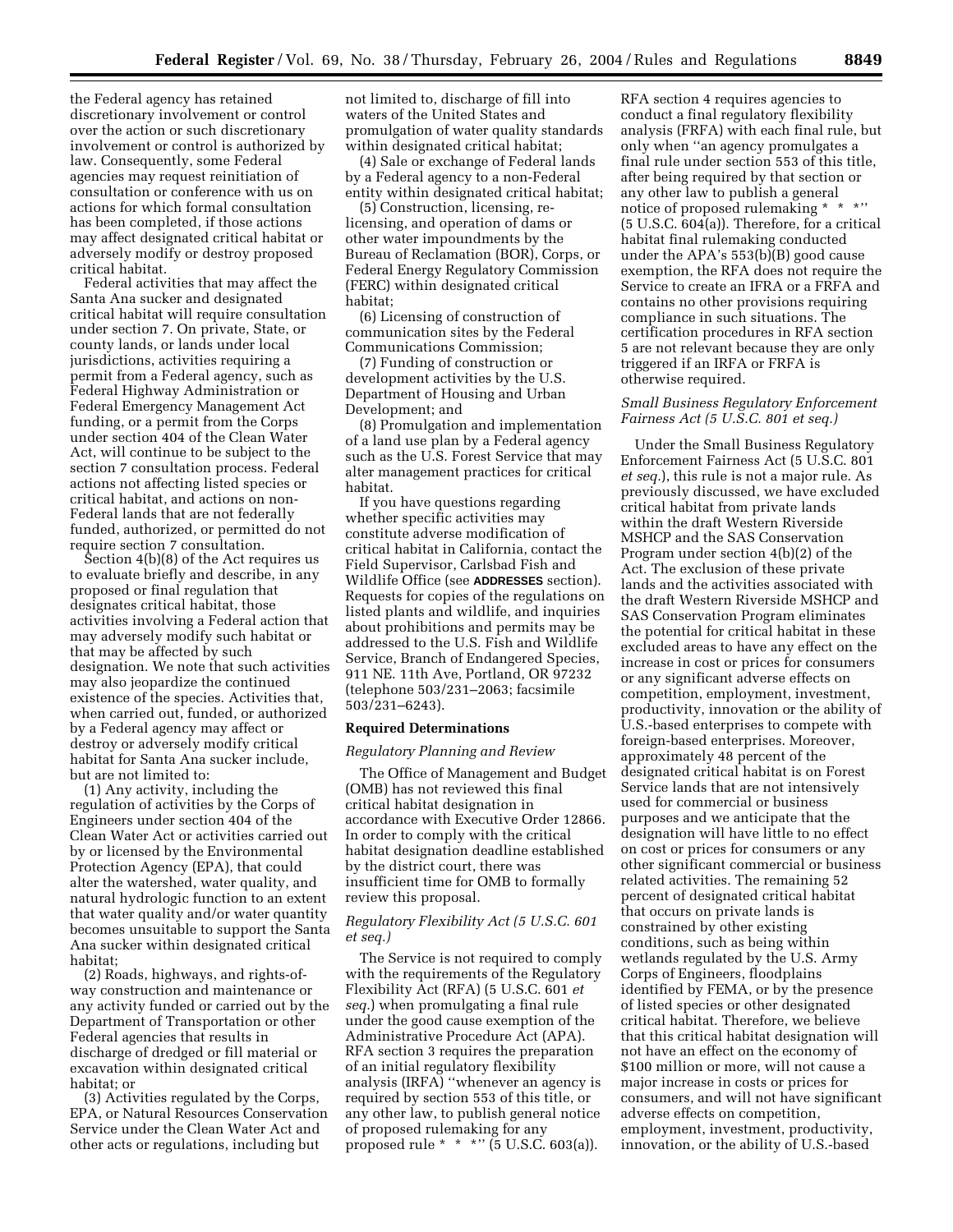enterprises to compete with foreignbased enterprises.

## *Executive Order 13211*

On May 18, 2001, the President issued Executive Order 13211, on regulations that significantly affect energy supply, distribution, and use. Executive Order 13211 requires agencies to prepare Statements of Energy Effects when undertaking certain actions. This rule is not a significant regulatory action under Executive Order 12866, and is not expected to significantly affect energy production supply and distribution facilities because no energy production, supply, and distribution facilities are included within designated critical habitat. Further, we do not believe the designation of critical habitat for the Santa Ana sucker will affect future energy production. Therefore, this action is not a significant energy action and no Statement of Energy Effects is required.

# *Unfunded Mandates Reform Act (2 U.S.C. 1501 et seq.)*

In accordance with the Unfunded Mandates Reform Act (2 U.S.C. 1501 *et seq.*):

(a) This rule will not produce a Federal mandate on State or local governments or the private sector of \$100 million or greater in any year, that is, it is not a ''significant regulatory action'' under the Unfunded Mandates Reform Act. The designation of critical habitat imposes no direct obligations on State or local governments.

(b) This rule will not ''significantly or uniquely'' affect small governments so a Small Government Agency Plan is not required. Small governments will not be affected unless they propose an action requiring Federal funds, permits, or other authorizations. Any such activities will require that the Federal agency ensure that the action will not adversely modify or destroy designated critical habitat.

#### *Takings*

In accordance with Executive Order 12630 (''Government Actions and Interference with Constitutionally Protected Private Property Rights''), we have analyzed the potential takings implications of designating critical habitat for the Santa Ana sucker in a takings implications assessment. The takings implications assessment concludes that this final designation of critical habitat for the Santa Ana sucker does not pose significant takings implications.

#### *Federalism*

In accordance with Executive Order 13132, this final rule does not have federalism implications or impose substantial direct compliance costs on State and local governments. This designation requires Federal agencies to ensure that their actions do not adversely modify critical habitat; it does not impose direct obligations on State or local governments. A federalism assessment is not required.

The designations may have some benefit to the State of California and local government, in that the areas essential to the conservation of the Santa Ana sucker are more clearly defined, and the primary constituent elements of the habitat necessary to their survival are specifically identified. While this definition and identification do not alter where and what federally sponsored activities may occur, they may assist these local governments in long-range planning, rather than causing them to wait for case-by-case section 7 consultation to occur.

#### *Civil Justice Reform*

In accordance with Executive Order 12988, the Department of the Interior's Office of the Solicitor has determined that this rule does not unduly burden the judicial system and does meet the requirements of sections 3(a) and 3(b)(2) of the Order. We have designated critical habitat in accordance with the provisions of the Endangered Species Act. The rule uses standard property descriptions and identifies the primary constituent elements within the designated areas to assist the public in understanding the habitat needs of the Santa Ana sucker.

## *Government-to-Government Relationship With Tribes*

In accordance with the President's memorandum of April 29, 1994, ''Government-to-Government Relations with Native American Tribal Governments'' (59 FR 22951, E.O. 13175, and the Department of the Interior's manual at 512 DM 2, we have evaluated the potential effects on federally recognized Indian tribes and have determined that there are no potential effects.

## *Paperwork Reduction Act of 1995 (44 U.S.C. 3501 et seq.)*

This rule does not contain any new collections of information that require

approval by OMB under the Paperwork Reduction Act. This rule will not impose recordkeeping or reporting requirements on State or local governments, individuals, businesses, or organizations. An agency may not conduct or sponsor, and a person is not required to respond to, a collection of information unless it displays a currently valid OMB control number.

# *National Environmental Policy Act*

We do not need to prepare an Environmental Assessment and/or an Environmental Impact Statement as defined by the National Environmental Policy Act of 1969 in connection with regulations adopted pursuant to section 4(a) of the Act. We published a notice outlining our reason for this determination in the **Federal Register** on October 25, 1983 (48 FR 49244). This rule does not constitute a major Federal action significantly affecting the quality of the human environment.

## **References Cited**

A complete list of all references cited in this rulemaking is available upon request from the Field Supervisor, Carlsbad Fish and Wildlife Office (see **ADDRESSES** section).

#### **Author**

The primary author of this document is the Carlsbad Fish and Wildlife Office (see **ADDRESSES** section).

#### **List of Subjects in 50 CFR Part 17**

Endangered and threatened species, Exports, Imports, Reporting and recordkeeping requirements, Transportation.

#### **Regulation Promulgation**

■ For the reasons given in the preamble, we amend part 17, subchapter B of chapter I, title 50 of the Code of Federal Regulations, as follows:

## **PART 17—[AMENDED]**

■ 1. The authority citation for part 17 continues to read as follows:

**Authority:** 16 U.S.C. 1361–1407; 16 U.S.C. 1531–1544; 16 U.S.C. 4201–4245; Pub. L. 99– 625, 100 Stat. 3500, unless otherwise noted.

 $\blacksquare$  2. Amend § 17.11(h), by revising the entry for ''Sucker, Santa Ana'' under ''FISHES'' to read as follows:

#### **17.11 Endangered and threatened wildlife.**

\* \* \* \* \* (h) \* \* \*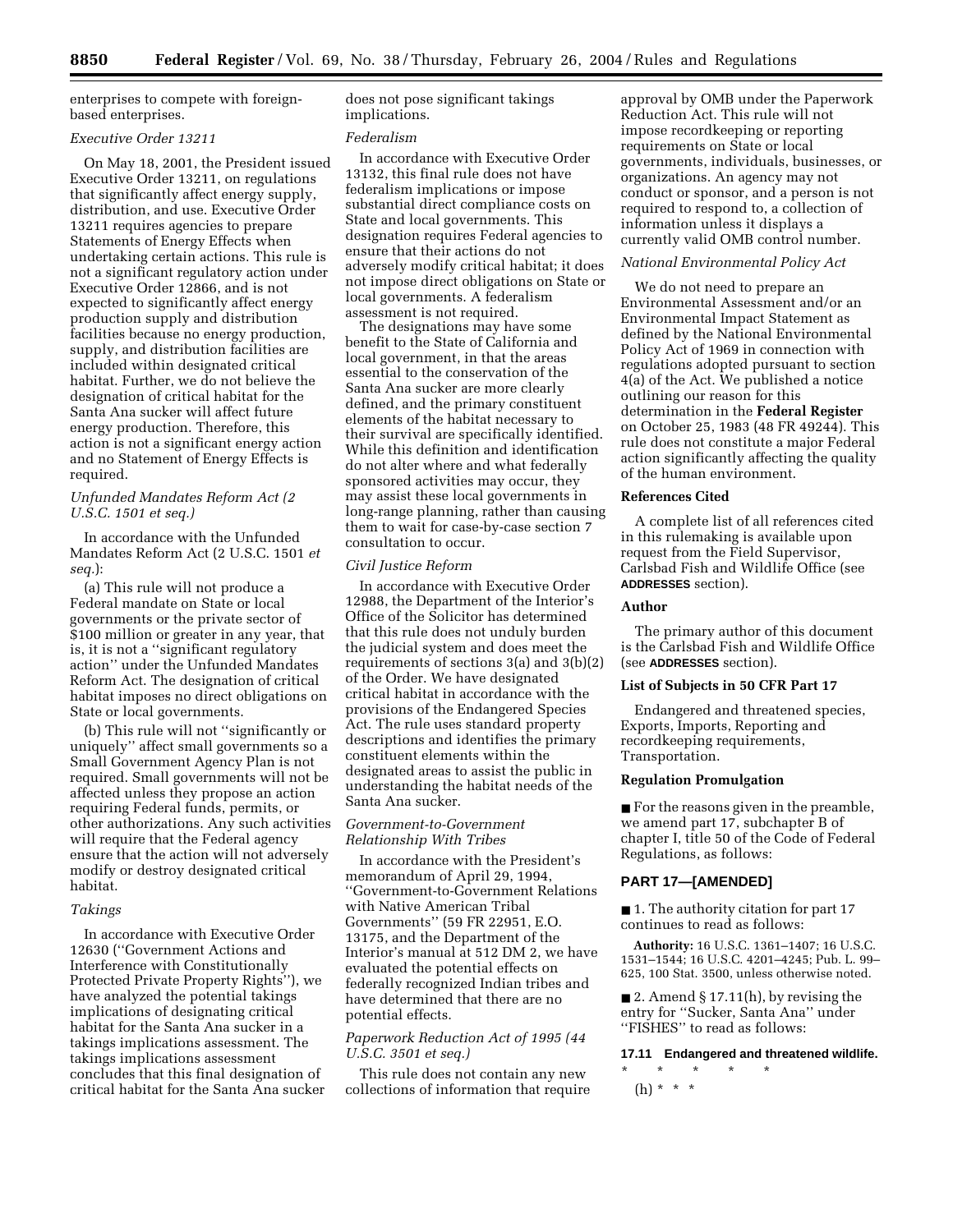|                   | <b>Species</b>             |                | Vertebrate popu-                                                                         |               |             |                  |               |
|-------------------|----------------------------|----------------|------------------------------------------------------------------------------------------|---------------|-------------|------------------|---------------|
| Common name       | Scientific name            | Historic range | lation where en-<br>dangered or<br>threatened                                            | <b>Status</b> | When listed | Critical habitat | Special rules |
| $\star$           | $\star$                    | $\star$        | $\star$                                                                                  | $\star$       | $\star$     | $\star$          |               |
| <b>FISHES</b>     |                            |                |                                                                                          |               |             |                  |               |
| $\star$           | $\star$                    | $\star$        | $\star$                                                                                  | $\star$       | $\star$     | $\star$          |               |
| Sucker, Santa Ana | (Catostomus<br>santaanae). | U.S.A. (CA)    | Los Angeles River T<br>basin, San Ga-<br>briel River<br>basin, Santa<br>Ana River basin. |               | 694         | 17.95(e)         | N/A           |
| $\star$           | $\star$                    | $\star$        | $\star$                                                                                  | $\ast$        | $\star$     | $\star$          |               |

■ 3. Amend § 17.95(e) by adding critical habitat for the Santa Ana sucker (*Catostomus santaanae*) in the same alphabetical order as this species occurs in 17.11(h).

# **§ 17.95 Critical habitat—fish and wildlife.**

 $*$  \* (e) Fishes.  $* * * *$ 

Santa Ana Sucker (*Catostomus santaanae*)

(1) Critical habitat units are depicted for Los Angeles and San Bernardino Counties, California, on the maps and as described below.

(2) Primary constituent elements essential for the conservation of the Santa Ana sucker are found in an ecosystem that includes a functioning hydrological system that experiences peaks and ebbs in water volume and maintains a sand, gravel, and cobble substrate in a mosaic of sandy stream margins, deep water pools, riffles (*i.e.*, well-oxygenated, shallow water over rough substrate), and runs (*i.e.*, shallow water over generally smooth substrate); sufficient water volume and quality; and complex, native floral and faunal associations. The primary constituent elements for the sucker are the following:

(i) A functioning hydrological system that experiences peaks and ebbs in the water volume throughout the year;

(ii) A mosaic of sand, gravel, cobble, and boulder substrates in a series of riffles, runs, pools and shallow sandy stream margins;

(iii) Water depths greater than 3 cm and bottom water velocities greater than 0.03 meter per second;

(iv) Non-turbid conditions or only seasonally turbid conditions;

(v) Water temperatures less than 30 °C; and

(vi) Stream habitat that includes algae, aquatic emergent vegetation,

macroinvertebrates, and riparian vegetation.

(3) The textual unit descriptions below are the definitive source for determining critical habitat boundaries. General location maps by unit are provided at the end of each unit description and are provided for general guidance purposes only, and not as a definitive source for determining critical habitat boundaries.

(4) *Unit 1:* Santa Ana River system in San Bernardino County, California

(i) Unit 1 includes two subunits: Unit 1A, Northern Prado Basin and Unit 1B, Santa Ana Wash. Unit 1A, Northern Prado Basin includes Chino Creek and Cucamonga Creek. Unit 1B, Santa Ana Wash includes portions of the mainstem of the Santa Ana River from La Cadena Avenue Bridge to the downstream edge of Seven Oaks Dam and the tributaries of City Creek and Mill Creek. The lateral extent of Unit 1 is defined by the UTM coordinates described in the legal description.

*Unit 1:* Santa Ana River, San Bernardino County, California.

*Unit 1A:* Northern Prado Basin. From USGS 1:24,000 quadrangle maps Corona North and Prado Dam, California, land bounded by the following UTM 11 NAD 27 coordinates (E, N): 436200, 3759600; 436300, 3759600; 436300, 3759500; 436400, 3759500; 436400, 3759400; 436500, 3759400; 436500, 3759300; 436600, 3759300; 436600, 3759200; 436700, 3759200; 436700, 3759100; 436800, 3759100; 436800, 3759000; 436900, 3759000; 436900, 3758800; 437000, 3758800; 437000, 3758700; 437100, 3758700; 437100, 3758600; 437200, 3758600; 437200, 3758400; 437300, 3758400; 437300, 3758300; 437600, 3758300; 437600, 3758200; 437700, 3758200; 437700, 3758000; 437800, 3758000; 437800, 3757900; 437900, 3757900; 437900, 3757700;

438400, 3757700; 438400, 3757500; 438300, 3757500; 438300, 3757400; 438200, 3757400; 438200, 3757300; 438300, 3757300; 438300, 3757200; 438200, 3757200; 438200, 3757000; 438300, 3757000; 438300, 3756900; 438400, 3756900; 438400, 3756800; 438500, 3756800; 438500, 3756700; 438600, 3756700; 438600, 3756600; 438700, 3756600; 438700, 3756500; 438600, 3756500; 438600, 3756400; 438700, 3756400; 438700, 3756300; 439000, 3756300; 439000, 3756200; 439100, 3756200; 439100, 3756100; 439200, 3756100; 439200, 3756200; 439600, 3756200; 439600, 3755800; 439700, 3755800; 439700, 3756100; 439800, 3756100; 439800, 3756200; 440000, 3756200; 440000, 3756400; 440100, 3756400; 440100, 3756500; 440300, 3756500; 440300, 3756400; 440200, 3756400; 440200, 3756200; 440300, 3756200; 440300, 3755900; 440400, 3755900; 440400, 3756100; 440600, 3756100; 440600, 3756000; 440700, 3756000; 440700, 3755900; 440800, 3755900; 440800, 3755600; 440700, 3755600; 440700, 3755500; 440800, 3755500; 440800, 3755400; 441000, 3755400; 441000, 3755500; 441500, 3755500; 441500, 3755800; 442500, 3755800; 442500, 3755900; 442700, 3755900; 442700, 3756200; 442900, 3756200; 442900, 3756300; 443000, 3756300; 443000, 3756400; 443500, 3756400; 443500, 3756500; thence east to the San Bernardino/ Riverside County boundary at ycoordinate 3756500; thence south along the San Bernardino/Riverside County boundary to y-coordinate 3756200; thence west following coordinates: 443500, 3756200; 443500, 3756100; 443300, 3756100; 443300, 3756000; 443200, 3756000; 443200, 3755800; 443100, 3755800; 443100, 3755700; 443000, 3755700; 443000, 3755600; 442900, 3755600; 442900, 3755500;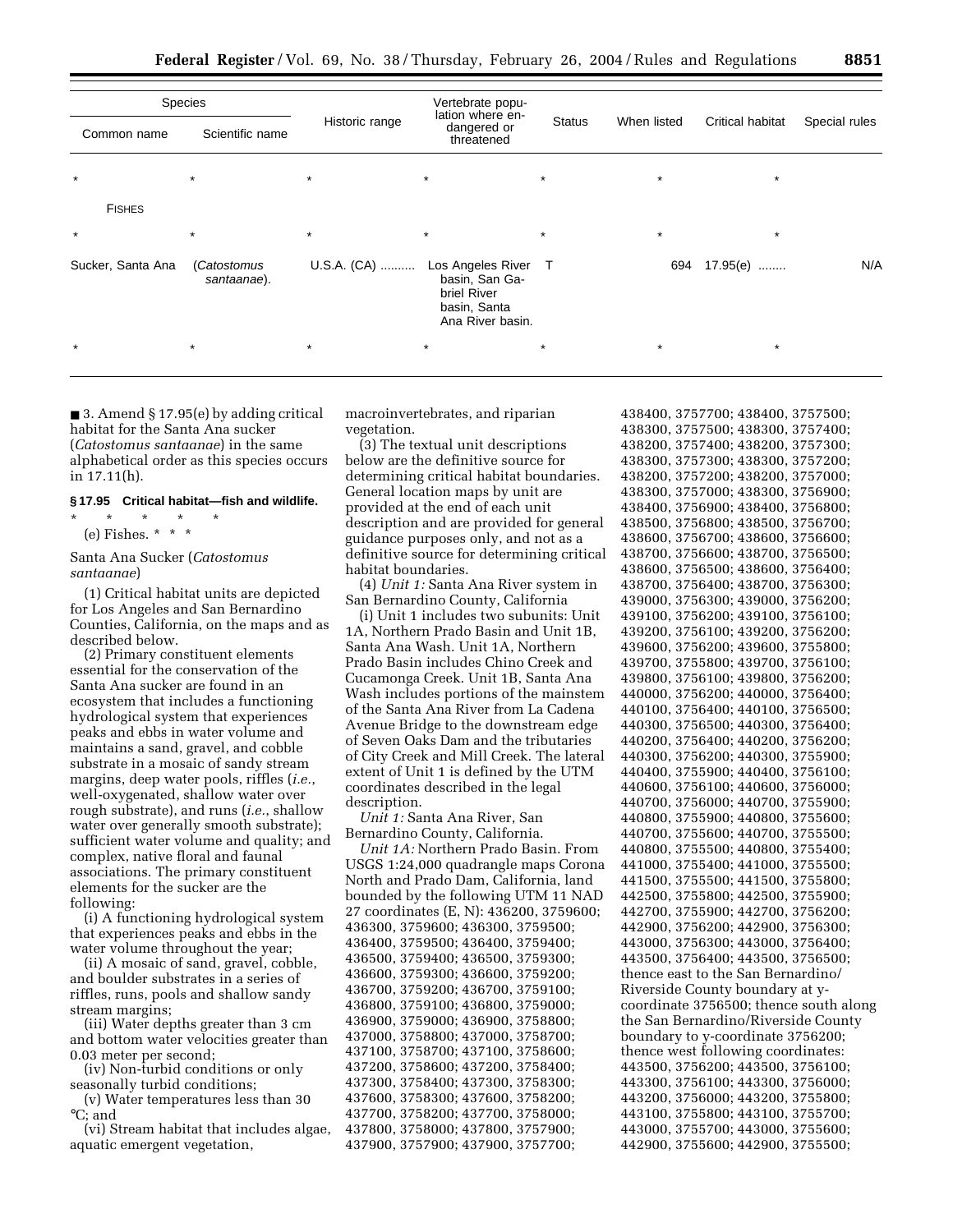442800, 3755500; 442800, 3755400; 442900, 3755400; 442900, 3755100; 443000, 3755100; 443000, 3755000; 442900, 3755000; 442900, 3754800; 442800, 3754800; 442800, 3754600; 443100, 3754600; 443100, 3754900; 443200, 3754900; 443200, 3755000; 443600, 3755000; 443600, 3755300; thence east to the San Bernardino/ Riverside County boundary at ycoordinate 3755300; thence south along the San Bernardino/Riverside County boundary to y-coordinate 3754500; thence west following coordinates: 443300, 3754500; 443300, 3754400; 442900, 3754400; 442900, 3754300; 442800, 3754300; 442800, 3754000; 442700, 3754000; 442700, 3753900; 442600, 3753900; 442600, 3754000; 442500, 3754000; 442500, 3753800; 442400, 3753800; thence south to the San Bernardino/Riverside County boundary at x-coordinate 442400; thence west and south along the San Bernardino/Riverside County boundary to y-coordinate 3753600; thence west following coordinates: 439500, 3753600; 439500, 3753800; 439400, 3753800; 439400, 3754000; 439300, 3754000; 439300, 3754200; 439200, 3754200; 439200, 3754400; 439100, 3754400; 439100, 3754500; 439000, 3754500; 439000, 3754700; 438900, 3754700; 438900, 3754800; 438800, 3754800; 438800, 3754900; 438700, 3754900; 438700, 3755100; 438600, 3755100; 438600, 3755200; 438500, 3755200; 438500, 3755300; 438400, 3755300; 438400, 3755400; 438300, 3755400; 438300, 3755600; 438200, 3755600; 438200, 3755700; 438100, 3755700; 438100, 3755800; 438000, 3755800; 438000, 3756000; 437900, 3756000; 437900, 3756100; 437800, 3756100; 437800, 3756300; 437700, 3756300; 437700, 3756500; 437600, 3756500; 437600, 3756700; 437500, 3756700; 437500, 3756800; 437400, 3756800; 437400, 3757000; 437300, 3757000; 437300, 3757200; 437200, 3757200; 437200, 3757300; 437100, 3757300; 437100, 3757500; 437400, 3757500; 437400, 3757400; 437500, 3757400; 437500, 3757500; 437600, 3757500; 437600, 3757600; 437500, 3757600; 437500, 3757800; 437400, 3757800; 437400, 3757900; 437300, 3757900; 437300, 3758000; 437200, 3758000; 437200, 3758100; 437100, 3758100; 437100, 3758200; 437000, 3758200; 437000, 3758400; 436900, 3758400; 436900, 3758500; 436800, 3758500; 436800, 3758700; 436700, 3758700; 436700, 3758800; 436600, 3758800; 436600, 3758900; 436500, 3758900; 436500, 3759100; 436400, 3759100;

436400, 3759200; 436300, 3759200;

436300, 3759400; 436200, 3759400; returning to 436200, 3759600.

*Unit 1B:* Santa Ana Wash. From USGS 1:24,000 quadrangle maps Forest Falls, Harrison Mountain, Redlands, San Bernardino South, and Yucaipa, California, land bounded by the following UTM 11 NAD 27 coordinates (E, N): 482700, 3783600; 482700, 3783500; 482900, 3783500; 482900, 3783400; 483100, 3783400; 483100, 3783300; 483300, 3783300; 483300, 3783200; 483400, 3783200; 483400, 3782700; 483100, 3782700; 483100, 3782600; 483200, 3782600; 483200, 3782500; 483100, 3782500; 483100, 3782100; 483200, 3782100; 483200, 3782000; 483600, 3782000; 483600, 3781800; 483400, 3781800; 483400, 3781200; 483500, 3781200; 483500, 3781000; 483600, 3781000; 483600, 3780900; 483500, 3780900; 483500, 3780600; 483400, 3780600; 483400, 3780500; 483500, 3780500; 483500, 3780200; 483400, 3780200; 483400, 3780000; 483300, 3780000; 483300, 3779800; 483400, 3779800; 483400, 3779600; 483300, 3779600; 483300, 3779000; 483100, 3779000; 483100, 3778900; 483000, 3778900; 483000, 3778700; 482900, 3778700; 482900, 3778000; 482800, 3778000; 482800, 3777800; 482900, 3777800; 482900, 3777600; 482800, 3777600; 482800, 3777400; 482700, 3777400; 482700, 3777000; 482600, 3777000; 482600, 3776500; 482700, 3776500; 482700, 3775500; 482600, 3775500; 482600, 3775300; 482500, 3775300; 482500, 3774800; 482600, 3774800; 482600, 3774600; 482700, 3774600; 482700, 3774500; 482800, 3774500; 482800, 3774300; 482900, 3774300; 482900, 3774200; 483000, 3774200; 483000, 3774100; 483100, 3774100; 483100, 3773900; 483200, 3773900; 483200, 3773800; 484700, 3773800; 484700, 3774200; 486300, 3774200; 486300, 3774300; 486600, 3774300; 486600, 3774400; 486800, 3774400; 486800, 3774500; 487100, 3774500; 487100, 3774600; 487200, 3774600; 487200, 3774400; 487100, 3774400; 487100, 3774000; 487200, 3774000; 487200, 3773900; 487300, 3773900; 487300, 3772700; 488100, 3772700; 488100, 3772600; 488200, 3772600; 488200, 3772700; 488500, 3772700; 488500, 3772500; 489000, 3772500; 489000, 3772700; 489100, 3772700; 489100, 3772800; 489200, 3772800; 489200, 3773000; 489400, 3773000; 489400, 3773100; 489800, 3773100; 489800, 3773200; 490400, 3773200; 490400, 3773000; 490300, 3773000; 490300, 3772800; 490200, 3772800; 490200, 3772700; 490100, 3772700; 490100, 3772500; 490000, 3772500; 490000,

3772300; 489900, 3772300; 489900, 3772200; 489800, 3772200; 489800, 3772000; 489700, 3772000; 489700, 3771600; 489800, 3771600; 489800, 3771500; 489900, 3771500; 489900, 3771400; 490000, 3771400; 490000, 3771300; 490200, 3771300; 490200, 3771200; 490300, 3771200; 490300, 3771100; 490500, 3771100; 490500, 3771000; 490700, 3771000; 490700, 3770900; 490900, 3770900; 490900, 3770800; 491000, 3770800; 491000, 3770700; 491100, 3770700; 491100, 3770600; 493200, 3770600; 493200, 3770700; 493400, 3770700; 493400, 3770800; 493500, 3770800; 493500, 3770900; 493800, 3770900; 493800, 3771000; 494200, 3771000; 494200, 3771100; 494500, 3771100; 494500, 3771200; 494600, 3771200; 494600, 3771300; 494700, 3771300; 494700, 3771400; 494900, 3771400; 494900, 3771500; 495000, 3771500; 495000, 3771600; 495200, 3771600; 495200, 3771700; 495500, 3771700; 495500, 3771800; 495800, 3771800; 495800, 3771900; 496200, 3771900; 496200, 3772000; 496400, 3772000; 496400, 3772100; 496700, 3772100; 496700, 3772200; 496800, 3772200; 496800, 3772300; 496900, 3772300; 496900, 3772500; 497000, 3772500; 497000, 3772600; 497100, 3772600; 497100, 3772700; 497400, 3772700; 497400, 3772800; 497500, 3772800; 497500, 3773000; 497600, 3773000; 497600, 3773100; 497700, 3773100; 497700, 3773200; 497900, 3773200; 497900, 3773300; 498200, 3773300; 498200, 3773400; 498400, 3773400; 498400, 3773500; 498700, 3773500; 498700, 3773600; 498800, 3773600; 498800, 3773500; 499300, 3773500; 499300, 3773300; 499500, 3773300; 499500, 3773200; 499900, 3773200; 499900, 3773100; 500200, 3773100; 500200, 3773000; 501000, 3773000; 501000, 3773100; 501200, 3773100; 501200, 3773000; 501600, 3773000; 501600, 3772900; 502400, 3772900; 502400, 3772800; 503100, 3772800; 503100, 3772700; 503700, 3772700; 503700, 3772600; 504100, 3772600; 504100, 3772700; 504600, 3772700; 504600, 3772600; 505100, 3772600; 505100, 3772500; 505400, 3772500; 505400, 3772400; 505500, 3772400; 505500, 3772300; 505700, 3772300; 505700, 3772200; 505800, 3772200; 505800, 3772100; 505900, 3772100; 505900, 3771900; 505500, 3771900; 505500, 3772000; 505300, 3772000; 505300, 3772100; 505100, 3772100; 505100, 3772200; 504800, 3772200; 504800, 3772300; 504000, 3772300; 504000, 3772400; 503800, 3772400; 503800, 3772300; 503700, 3772300; 503700, 3772400; 503500, 3772400; 503500,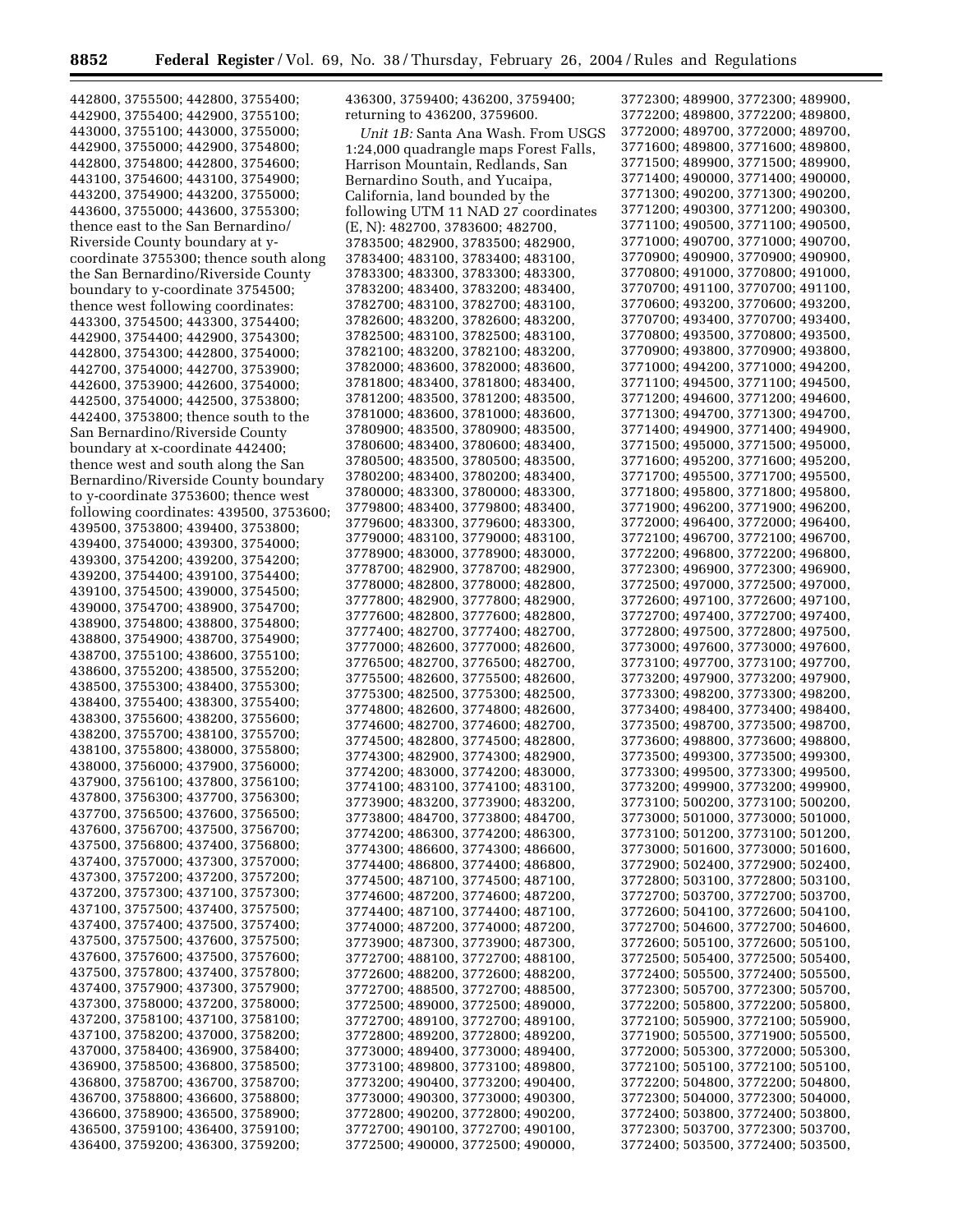| 3772300; 503300, 3772300; 503300, | 3771300; 483500, 3771300; 483500, | 3768200; 470900, 3768200; 470900, |
|-----------------------------------|-----------------------------------|-----------------------------------|
| 3772200; 502600, 3772200; 502600, | 3771400; 483300, 3771400; 483300, | 3768300; 471000, 3768300; 471000, |
| 3772300; 502300, 3772300; 502300, | 3771500; 483000, 3771500; 483000, | 3768400; 471100, 3768400; 471100, |
| 3772400; 501400, 3772400; 501400, | 3771700; 482500, 3771700; 482500, | 3768500; 471200, 3768500; 471200, |
|                                   |                                   |                                   |
| 3772500; 501200, 3772500; 501200, | 3771800; 482400, 3771800; 482400, | 3768600; 471300, 3768600; 471300, |
| 3772600; 500800, 3772600; 500800, | 3771900; 482300, 3771900; 482300, | 3768700; 471400, 3768700; 471400, |
| 3772700; 500500, 3772700; 500500, | 3772100; 481900, 3772100; 481900, | 3768800; 471500, 3768800; 471500, |
| 3772800; 500000, 3772800; 500000, | 3772000; 481600, 3772000; 481600, | 3768900; 471600, 3768900; 471600, |
| 3772900; 499400, 3772900; 499400, | 3772200; 480900, 3772200; 480900, | 3769000; 471800, 3769000; 471800, |
| 3773000; 499200, 3773000; 499200, | 3772000; 480700, 3772000; 480700, | 3769100; 471900, 3769100; 471900, |
| 3773100; 499100, 3773100; 499100, | 3772100; 479700, 3772100; 479700, | 3769200; 472000, 3769200; 472000, |
| 3773200; 498700, 3773200; 498700, | 3772000; 479300, 3772000; 479300, | 3769300; 472100, 3769300; 472100, |
| 3773300; 498500, 3773300; 498500, | 3771900; 479000, 3771900; 479000, | 3769400; 472200, 3769400; 472200, |
| 3773200; 498300, 3773200; 498300, | 3771800; 478700, 3771800; 478700, | 3769500; 472500, 3769500; 472500, |
| 3773100; 498000, 3773100; 498000, |                                   |                                   |
|                                   | 3771700; 478500, 3771700; 478500, | 3769600; 472900, 3769600; 472900, |
| 3773000; 497900, 3773000; 497900, | 3771600; 478400, 3771600; 478400, | 3769700; 473100, 3769700; 473100, |
| 3772900; 497800, 3772900; 497800, | 3771500; 478200, 3771500; 478200, | 3769800; 473300, 3769800; 473300, |
| 3772800; 497700, 3772800; 497700, | 3771400; 478100, 3771400; 478100, | 3769900; 473400, 3769900; 473400, |
| 3772700; 497600, 3772700; 497600, | 3771300; 477900, 3771300; 477900, | 3770000; 473600, 3770000; 473600, |
| 3772600; 497500, 3772600; 497500, | 3771200; 477600, 3771200; 477600, | 3769900; 473900, 3769900; 473900, |
| 3772500; 497200, 3772500; 497200, | 3771100; 476700, 3771100; 476700, | 3770000; 474300, 3770000; 474300, |
| 3772300; 497100, 3772300; 497100, | 3771000; 476300, 3771000; 476300, | 3770100; 474500, 3770100; 474500, |
| 3772100; 497000, 3772100; 497000, | 3770900; 476100, 3770900; 476100, | 3770200; 474700, 3770200; 474700, |
| 3772000; 496700, 3772000; 496700, | 3770800; 475900, 3770800; 475900, | 3770300; 474900, 3770300; 474900, |
| 3771900; 496600, 3771900; 496600, | 3770700; 475700, 3770700; 475700, | 3770400; 475000, 3770400; 475000, |
| 3771800; 496500, 3771800; 496500, | 3770600; 475600, 3770600; 475600, | 3770500; 475100, 3770500; 475100, |
| 3771700; 496400, 3771700; 496400, | 3770500; 475500, 3770500; 475500, | 3770600; 475200, 3770600; 475200, |
| 3771600; 496300, 3771600; 496300, | 3770400; 475300, 3770400; 475300, | 3770700; 475300, 3770700; 475300, |
| 3771500; 496200, 3771500; 496200, | 3770300; 475200, 3770300; 475200, | 3770800; 475400, 3770800; 475400, |
|                                   |                                   |                                   |
| 3771100; 496100, 3771100; 496100, | 3770100; 475000, 3770100; 475000, | 3770900; 475500, 3770900; 475500, |
| 3771000; 496000, 3771000; 496000, | 3770000; 474900, 3770000; 474900, | 3771000; 475700, 3771000; 475700, |
| 3770900; 495900, 3770900; 495900, | 3769900; 474800, 3769900; 474800, | 3771100; 475900, 3771100; 475900, |
| 3770800; 495800, 3770800; 495800, | 3769800; 474600, 3769800; 474600, | 3771200; 476100, 3771200; 476100, |
| 3770700; 495700, 3770700; 495700, | 3769700; 473900, 3769700; 473900, | 3771300; 476700, 3771300; 476700, |
| 3770600; 495600, 3770600; 495600, | 3769600; 473500, 3769600; 473500, | 3771400; 477500, 3771400; 477500, |
| 3770500; 495300, 3770500; 495300, | 3769500; 473200, 3769500; 473200, | 3771500; 477700, 3771500; 477700, |
| 3770400; 494900, 3770400; 494900, | 3769400; 472900, 3769400; 472900, | 3771600; 477800, 3771600; 477800, |
| 3770300; 494600, 3770300; 494600, | 3769300; 472500, 3769300; 472500, | 3771700; 477900, 3771700; 477900, |
| 3770400; 494100, 3770400; 494100, | 3769200; 472400, 3769200; 472400, | 3771800; 478100, 3771800; 478100, |
| 3770300; 493800, 3770300; 493800, | 3769100; 472200, 3769100; 472200, | 3771900; 478200, 3771900; 478200, |
| 3770200; 493200, 3770200; 493200, | 3769000; 472100, 3769000; 472100, | 3772000; 478300, 3772000; 478300, |
| 3770100; 493100, 3770100; 493100, | 3768900; 472000, 3768900; 472000, | 3772100; 478400, 3772100; 478400, |
| 3770200; 492400, 3770200; 492400, | 3768800; 471900, 3768800; 471900, | 3772200; 478500, 3772200; 478500, |
| 3770300; 490700, 3770300; 490700, | 3768700; 471800, 3768700; 471800, | 3772300; 478700, 3772300; 478700, |
| 3770400; 490500, 3770400; 490500, | 3768600; 471700, 3768600; 471700, | 3772400; 479000, 3772400; 479000, |
| 3770500; 490400, 3770500; 490400, | 3768500; 471600, 3768500; 471600, | 3772500; 479200, 3772500; 479200, |
| 3770600; 490200, 3770600; 490200, | 3768400; 471500, 3768400; 471500, | 3772600; 479500, 3772600; 479500, |
|                                   |                                   |                                   |
| 3770700; 490100, 3770700; 490100, | 3768300; 471400, 3768300; 471400, | 3772700; 479800, 3772700; 479800, |
| 3770800; 490000, 3770800; 490000, | 3768200; 471300, 3768200; 471300, | 3772800; 480000, 3772800; 480000, |
| 3770900; 489900, 3770900; 489900, | 3768000; 471200, 3768000; 471200, | 3772900; 480200, 3772900; 480200, |
| 3771000; 489800, 3771000; 489800, | 3767900; 471100, 3767900; 471100, | 3773000; 480300, 3773000; 480300, |
| 3771100; 489600, 3771100; 489600, | 3767700; 471000, 3767700; 471000, | 3773100; 480400, 3773100; 480400, |
| 3771200; 489500, 3771200; 489500, | 3767500; 470900, 3767500; 470900, | 3773200; 480500, 3773200; 480500, |
| 3771300; 489400, 3771300; 489400, | 3767300; 470800, 3767300; 470800, | 3773300; 480600, 3773300; 480600, |
| 3771400; 489200, 3771400; 489200, | 3767200; 470700, 3767200; 470700, | 3773400; 480800, 3773400; 480800, |
| 3771500; 489000, 3771500; 489000, | 3767100; 470600, 3767100; 470600, | 3773500; 480900, 3773500; 480900, |
| 3771300; 488100, 3771300; 488100, | 3767000; 470400, 3767000; 470400, | 3773600; 481000, 3773600; 481000, |
| 3770800; 487900, 3770800; 487900, | 3766900; 470100, 3766900; 470100, | 3773700; 481100, 3773700; 481100, |
| 3770900; 487800, 3770900; 487800, | 3766800; 469800, 3766800; 469800, | 3773800; 481200, 3773800; 481200, |
| 3771100; 487900, 3771100; 487900, | 3766900; 469500, 3766900; 469500, | 3773900; 481300, 3773900; 481300, |
| 3771300; 487800, 3771300; 487800, | 3767000; 469600, 3767000; 469600, | 3774100; 481400, 3774100; 481400, |
| 3771400; 487600, 3771400; 487600, | 3767200; 470100, 3767200; 470100, | 3774200; 481500, 3774200; 481500, |
| 3771300; 487300, 3771300; 487300, | 3767300; 470300, 3767300; 470300, | 3774300; 481600, 3774300; 481600, |
| 3771400; 485700, 3771400; 485700, | 3767400; 470400, 3767400; 470400, | 3774400; 481700, 3774400; 481700, |
| 3771300; 485500, 3771300; 485500, | 3767500; 470500, 3767500; 470500, | 3774600; 481800, 3774600; 481800, |
| 3771200; 484800, 3771200; 484800, | 3767600; 470600, 3767600; 470600, | 3774700; 481900, 3774700; 481900, |
| 3771300; 484500, 3771300; 484500, | 3767800; 470700, 3767800; 470700, | 3774900; 482000, 3774900; 482000, |
| 3771200; 484300, 3771200; 484300, | 3768000; 470800, 3768000; 470800, | 3775200; 482100, 3775200; 482100, |
|                                   |                                   |                                   |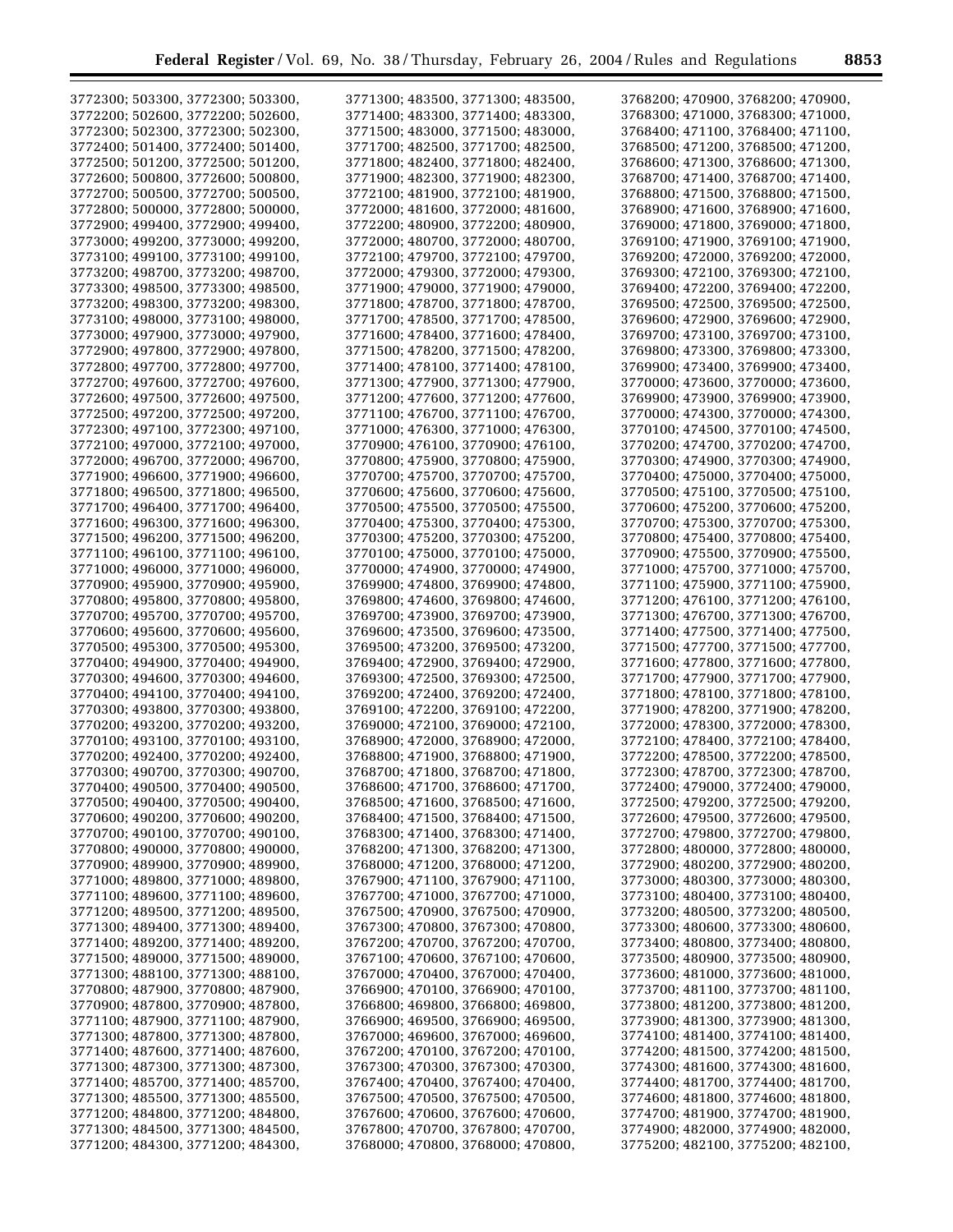۲

 $\equiv$ 

|  | 3775500; 482200, 3775500; 482200,<br>3775700; 482300, 3775700; 482300,<br>3776000; 482400, 3776000; 482400,<br>3776700; 482300, 3776700; 482300,<br>3776900; 482400, 3776900; 482400,<br>3777500; 482500, 3777500; 482500,<br>3777900; 482600, 3777900; 482600,<br>3778900; 482700, 3778900; 482700,<br>3779000; 482800, 3779000; 482800,<br>3779100; 482900, 3779100; 482900,<br>3779200; 483000, 3779200; 483000,<br>3779700; 483200, 3779700; 483200,<br>3779800; 483100, 3779800; 483100,<br>3780100; 483200, 3780100; 483200,<br>3780300; 483300, 3780300; 483300,<br>3780400; 483200, 3780400; 483200,<br>3780900; 483100, 3780900; 483100,<br>3781000; 482800, 3781000; 482800,<br>3781500; 482700, 3781500; 482700,<br>3781700; 482800, 3781700; 482800,<br>3781800; 482700, 3781800; 482700,<br>3782000; 482800, 3782000; 482800,<br>3782200; 482900, 3782200; 482900,<br>3782300; 482800, 3782300; 482800, | 3782600; 482900, 3782600; 482900,<br>3782800; 483000, 3782800; 483000,<br>3783000; 482900, 3783000; 482900,<br>3783100; 482700, 3783100; 482700,<br>3783200; 482600, 3783200; 482600,<br>3783300; 482300, 3783300; 482300,<br>3783500; 482600, 3783500; 482600,<br>3783600; returning to 482700, 3783600;<br>excluding land bounded by: 482700,<br>3773600; 482800, 3773600; 482800,<br>3773400; 482900, 3773400; 482900,<br>3773100; 482800, 3773100; 482800,<br>3772900; 482700, 3772900; 482700,<br>3772700; 482500, 3772700; 482500,<br>3772800; 482300, 3772800; 482300,<br>3772600; 482200, 3772600; 482200,<br>3772700; 481900, 3772700; 481900,<br>3773000; 481100, 3773000; 481100,<br>3772900; 480900, 3772900; 480900,<br>3773300; 481000, 3773300; 481000,<br>3773400; 481400, 3773400; 481400,<br>3773500; 482700, 3773500; returning to<br>482700, 3773600; and excluding land<br>bounded by: 484900, 3773300; 485100, | 3773300; 485100, 3773200; 485300,<br>3773200; 485300, 3773100; 485400,<br>3773100; 485400, 3773000; 485500,<br>3773000; 485500, 3772800; 485600,<br>3772800; 485600, 3772600; 485000,<br>3772600; 485000, 3772800; 485100,<br>3772800; 485100, 3773000; 484600,<br>3773000; 484400, 3772900; 484300,<br>3772900; 484300, 3773000; 484400,<br>3773000; 484600, 3773100; 484700,<br>3773100; 484700, 3773200; 484900,<br>3773200; returning to 484900, 3773300;<br>and excluding land bounded by:<br>483300, 3772900; 484300, 3772900;<br>484300, 3772700; 484400, 3772700;<br>484400, 3772500; 484800, 3772500;<br>484800, 3772000; 484400, 3772000;<br>484400, 3772100; 484300, 3772100;<br>484300, 3772200; 484200, 3772200;<br>484200, 3772400; 484100, 3772400;<br>484100, 3772600; 483300, 3772600;<br>returning to 483300, 3772900.<br>BILLING CODE 4310-55-P |
|--|----------------------------------------------------------------------------------------------------------------------------------------------------------------------------------------------------------------------------------------------------------------------------------------------------------------------------------------------------------------------------------------------------------------------------------------------------------------------------------------------------------------------------------------------------------------------------------------------------------------------------------------------------------------------------------------------------------------------------------------------------------------------------------------------------------------------------------------------------------------------------------------------------------------------|--------------------------------------------------------------------------------------------------------------------------------------------------------------------------------------------------------------------------------------------------------------------------------------------------------------------------------------------------------------------------------------------------------------------------------------------------------------------------------------------------------------------------------------------------------------------------------------------------------------------------------------------------------------------------------------------------------------------------------------------------------------------------------------------------------------------------------------------------------------------------------------------------------------------------------------|--------------------------------------------------------------------------------------------------------------------------------------------------------------------------------------------------------------------------------------------------------------------------------------------------------------------------------------------------------------------------------------------------------------------------------------------------------------------------------------------------------------------------------------------------------------------------------------------------------------------------------------------------------------------------------------------------------------------------------------------------------------------------------------------------------------------------------------------------------------------|
|--|----------------------------------------------------------------------------------------------------------------------------------------------------------------------------------------------------------------------------------------------------------------------------------------------------------------------------------------------------------------------------------------------------------------------------------------------------------------------------------------------------------------------------------------------------------------------------------------------------------------------------------------------------------------------------------------------------------------------------------------------------------------------------------------------------------------------------------------------------------------------------------------------------------------------|--------------------------------------------------------------------------------------------------------------------------------------------------------------------------------------------------------------------------------------------------------------------------------------------------------------------------------------------------------------------------------------------------------------------------------------------------------------------------------------------------------------------------------------------------------------------------------------------------------------------------------------------------------------------------------------------------------------------------------------------------------------------------------------------------------------------------------------------------------------------------------------------------------------------------------------|--------------------------------------------------------------------------------------------------------------------------------------------------------------------------------------------------------------------------------------------------------------------------------------------------------------------------------------------------------------------------------------------------------------------------------------------------------------------------------------------------------------------------------------------------------------------------------------------------------------------------------------------------------------------------------------------------------------------------------------------------------------------------------------------------------------------------------------------------------------------|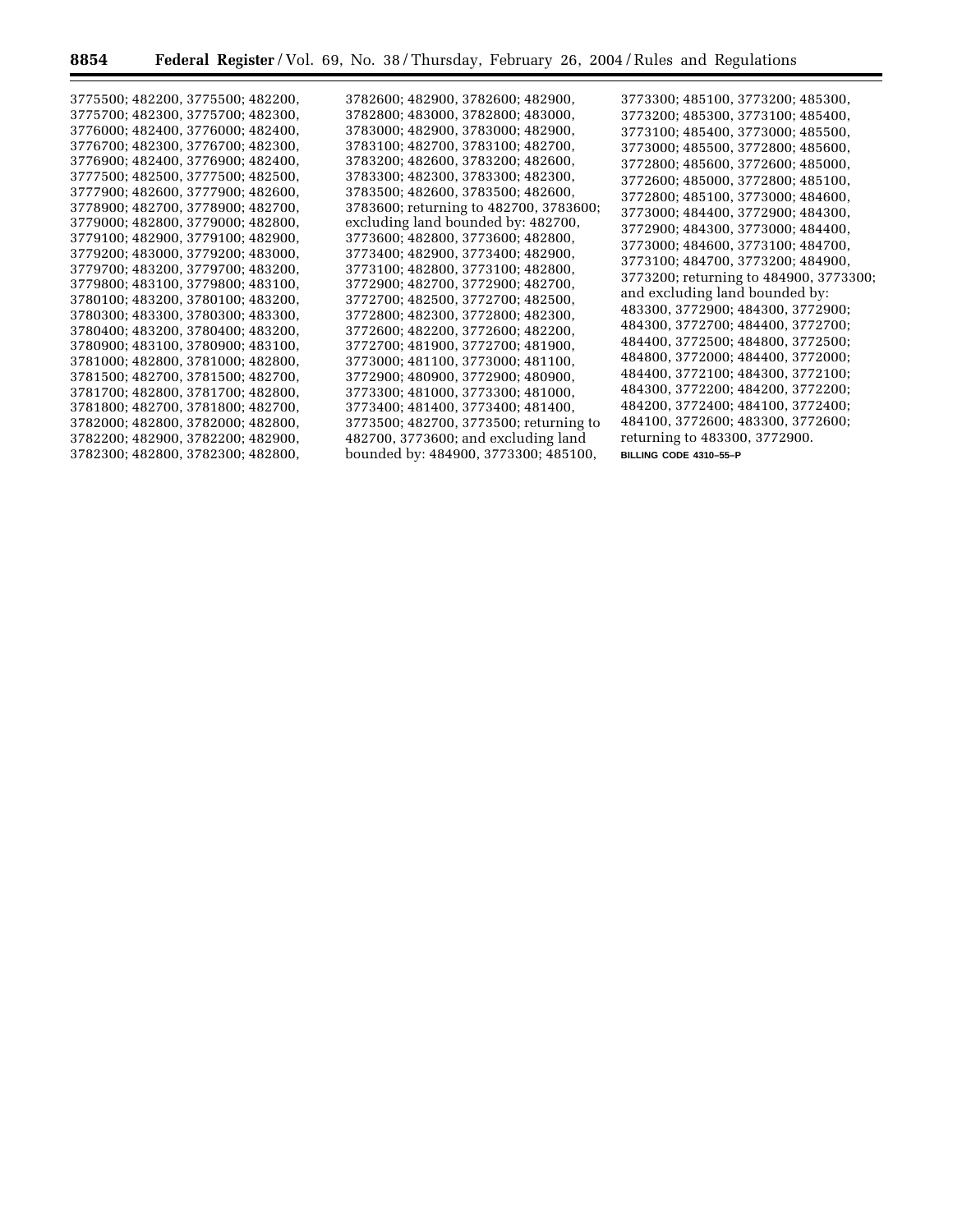(ii) Maps of Unit 1 follow:

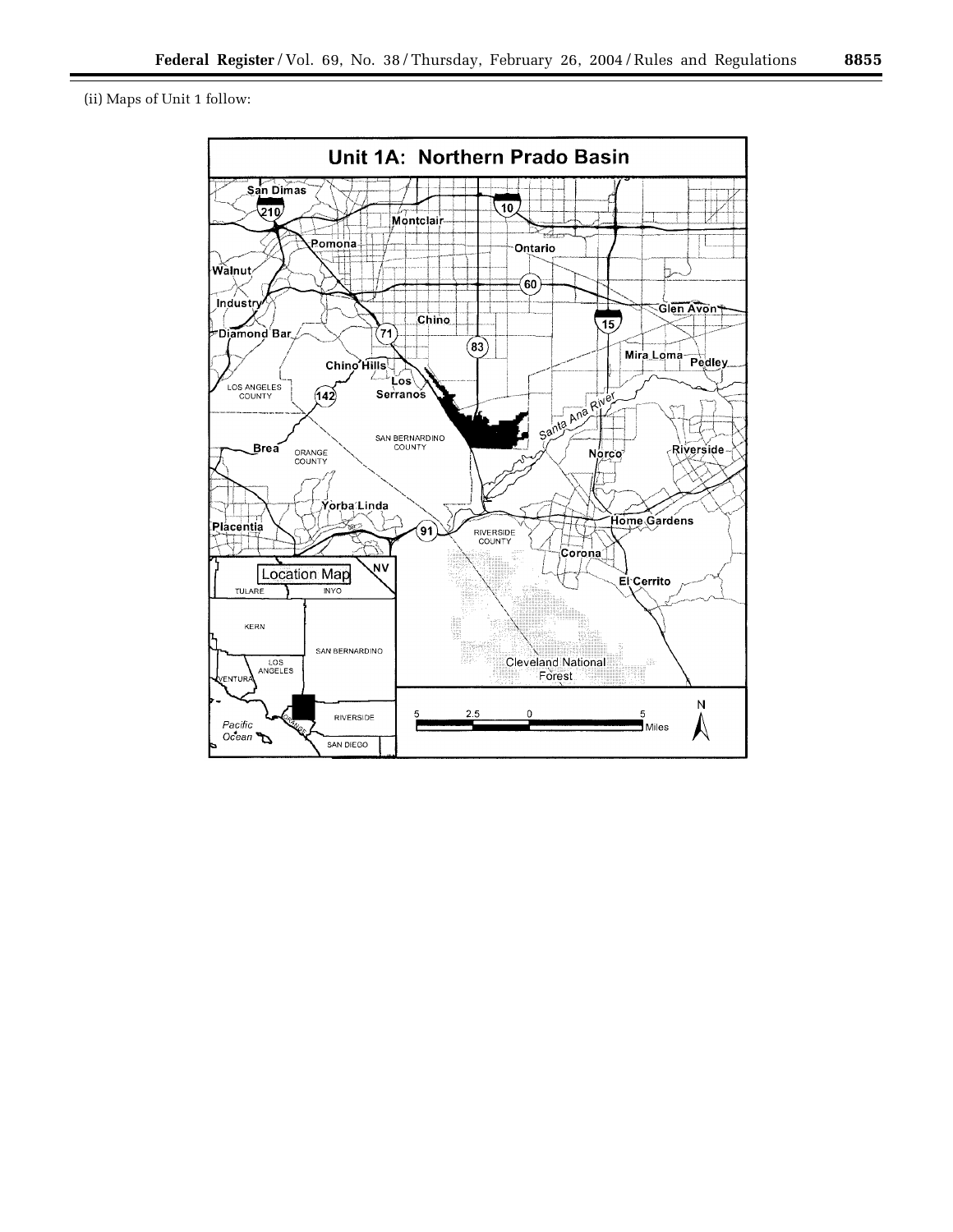

#### **BILLING CODE 4310–55–C**

(5) *Unit 2:* San Gabriel River system in Los Angeles County, California.

(i) Unit 2 includes the West, North and East Forks of the San Gabriel River and the following tributaries from source to confluence: Cattle Canyon Creek, Bear Creek, and Big Mermaids Canyon Creek. The San Gabriel River portion of the unit extends from the Cogswell Dam on the West Fork to the Bridge-of-No Return on the East Fork, and portions of the North Fork. The lateral extent of Unit 2 is defined by the UTM coordinates described in the legal description.

*Unit 2:* San Gabriel River. Los Angeles County, California. From USGS 1:24,000 quadrangle maps Azusa, Crystal Lake, Glendora, Mount Baldy, Mount San Antonio, and Waterman Mountain, California, land bounded by the following UTM 11 NAD 27 coordinates (E, N): 422700, 3795100; 423300, 3795100; 423300, 3795000; 423400, 3795000; 423400, 3794400; 423300,

3794400; 423300, 3794300; 423200, 3794300; 423200, 3794200; 423100, 3794200; 423100, 3794000; 423000, 3794000; 423000, 3793400; 422900, 3793400; 422900, 3793300; 422800, 3793300; 422800, 3793200; 422700, 3793200; 422700, 3793100; 422600, 3793100; 422600, 3792900; 422500, 3792900; 422500, 3792800; 422400, 3792800; 422400, 3792100; 422500, 3792100; 422500, 3791800; 422700, 3791800; 422700, 3791900; 422900, 3791900; 422900, 3792000; 423100, 3792000; 423100, 3792100; 423800, 3792100; 423800, 3792200; 424500, 3792200; 424500, 3791900; 424300, 3791900; 424300, 3791800; 424000, 3791800; 424000, 3791700; 423900, 3791700; 423900, 3791600; 423400, 3791600; 423400, 3791700; 423200, 3791700; 423200, 3791600; 423000, 3791600; 423000, 3791500; 422900, 3791500; 422900, 3791400; 422700, 3791400; 422700, 3791300; 422600, 3791300; 422600, 3791200; 422500, 3791200; 422500, 3791100; 422400, 3791100; 422400, 3791000; 421700, 3791000; 421700, 3790900; 421600, 3790900; 421600, 3790800; 421500, 3790800; 421500, 3790700; 421400, 3790700; 421400, 3790600; 421300, 3790600; 421300, 3790200; 421200, 3790200; 421200, 3790100; 421100, 3790100; 421100, 3789900; 420800, 3789900; 420800, 3789800; 420700, 3789800; 420700, 3789700; 420600, 3789700; 420600, 3789600; 420500, 3789600; 420500, 3789500; 420700, 3789500; 420700, 3789400; 420800, 3789400; 420800, 3789000; 420900, 3789000; 420900, 3789100; 421100, 3789100; 421100, 3789200; 421200, 3789200; 421200, 3789300; 421700, 3789300; 421700, 3789200; 421800, 3789200; 421800, 3789100; 421900, 3789100; 421900, 3788900; 422000, 3788900; 422000, 3788800; 422200, 3788800; 422200, 3788700; 422400, 3788700; 422400, 3788500; 422500, 3788500; 422500, 3788600; 422600, 3788600; 422600, 3788700; 422500, 3788700; 422500, 3789400; 422600,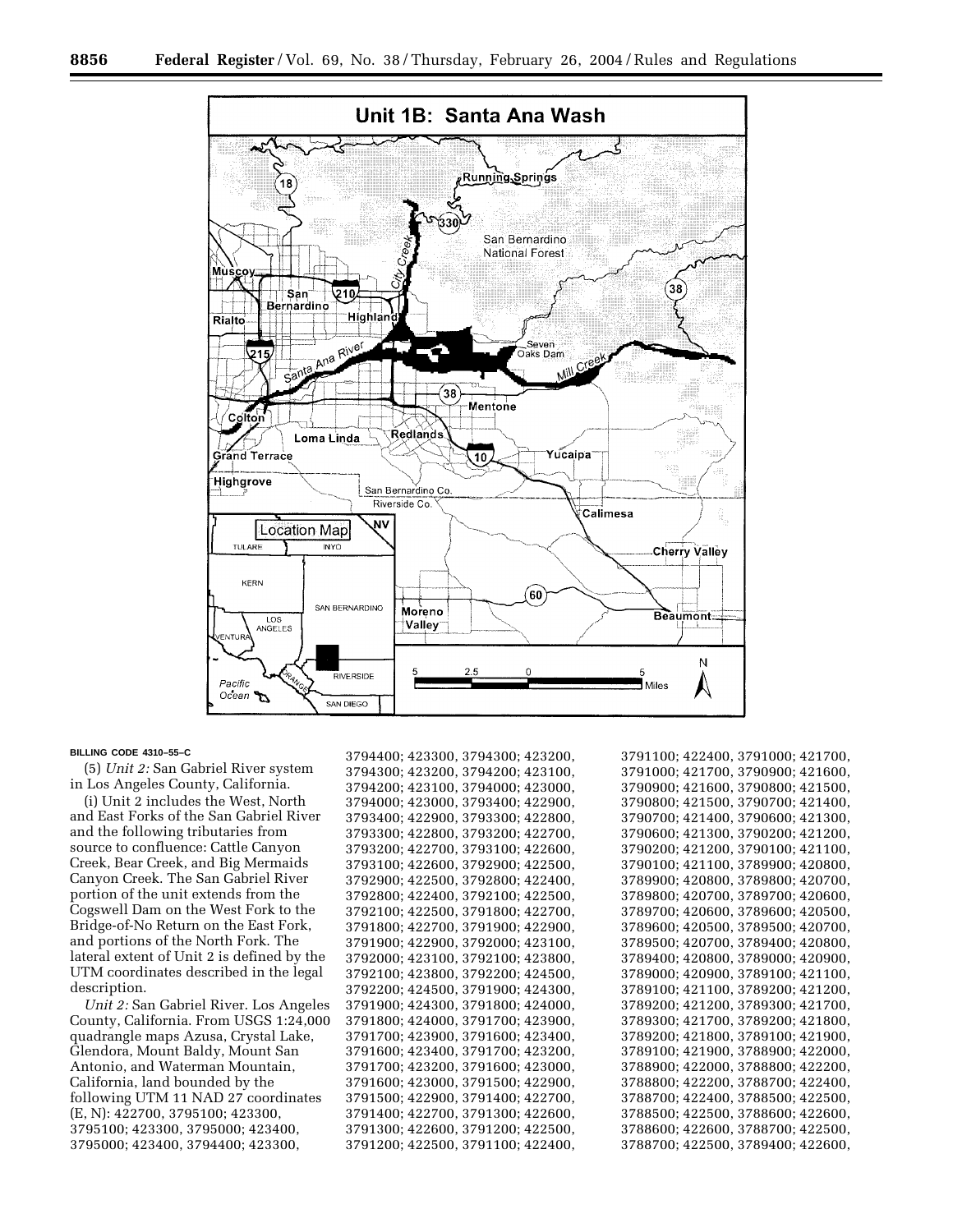| 3789400; 422600, 3789600; 422800,                                      | 3792100; 431500, 3791700; 431400,                                      | 3787800; 433100, 3787900; 433000,                                      |
|------------------------------------------------------------------------|------------------------------------------------------------------------|------------------------------------------------------------------------|
|                                                                        |                                                                        |                                                                        |
| 3789600; 422800, 3789400; 422900,                                      | 3791700; 431400, 3791500; 431500,                                      | 3787900; 433000, 3788000; 432600,                                      |
| 3789400; 422900, 3789300; 422800,                                      | 3791500; 431500, 3791200; 431400,                                      | 3788000; 432600, 3788100; 432400,                                      |
| 3789300; 422800, 3789200; 422700,                                      | 3791200; 431400, 3791100; 431500,                                      | 3788100; 432400, 3788200; 432300,                                      |
| 3789200; 422700, 3788800; 422800,                                      | 3791100; 431500, 3790800; 431400,                                      | 3788200; 432300, 3788300; 432200,                                      |
| 3788800; 422800, 3788700; 422900,                                      |                                                                        | 3788300; 432200, 3788400; 432100,                                      |
|                                                                        | 3790800; 431400, 3790700; 431300,                                      |                                                                        |
| 3788700; 422900, 3788800; 423100,                                      | 3790700; 431300, 3790600; 430700,                                      | 3788400; 432100, 3788500; 432000,                                      |
| 3788800; 423100, 3788900; 423300,                                      | 3790600; 430700, 3790500; 430600,                                      | 3788500; 432000, 3788400; 431900,                                      |
| 3788900; 423300, 3788800; 424000,                                      | 3790500; 430600, 3790600; 430500,                                      | 3788400; 431900, 3788300; 431600,                                      |
| 3788800; 424000, 3788900; 424100,                                      | 3790600; 430500, 3790500; 430300,                                      | 3788300; 431600, 3788200; 431500,                                      |
|                                                                        |                                                                        |                                                                        |
| 3788900; 424100, 3789000; 424600,                                      | 3790500; 430300, 3789800; 430200,                                      | 3788200; 431500, 3788100; 431400,                                      |
| 3789000; 424600, 3788900; 424700,                                      | 3789800; 430200, 3789200; 430100,                                      | 3788100; 431400, 3788000; 431300,                                      |
| 3788900; 424700, 3788700; 424800,                                      | 3789200; 430100, 3788900; 430000,                                      | 3788000; 431300, 3787800; 431200,                                      |
| 3788700; 424800, 3788600; 425000,                                      | 3788900; 430000, 3788700; 429800,                                      | 3787800; 431200, 3787700; 431100,                                      |
|                                                                        |                                                                        |                                                                        |
| 3788600; 425000, 3788700; 425500,                                      | 3788700; 429800, 3788500; 429700,                                      | 3787700; 431100, 3787600; 430700,                                      |
| 3788700; 425500, 3788600; 425800,                                      | 3788500; 429700, 3788200; 429600,                                      | 3787600; 430700, 3787500; 430000,                                      |
| 3788600; 425800, 3788500; 426100,                                      | 3788200; 429600, 3788100; 429500,                                      | 3787500; 430000, 3787600; 429900,                                      |
| 3788500; 426100, 3788300; 426400,                                      | 3788100; 429500, 3788000; 429400,                                      | 3787600; 429900, 3787500; 429800,                                      |
|                                                                        |                                                                        |                                                                        |
| 3788300; 426400, 3788200; 426800,                                      | 3788000; 429400, 3787800; 429600,                                      | 3787500; 429800, 3787300; 429600,                                      |
| 3788200; 426800, 3788300; 427000,                                      | 3787800; 429600, 3787700; 429700,                                      | 3787300; 429600, 3787400; 429400,                                      |
| 3788300; 427000, 3788200; 427200,                                      | 3787700; 429700, 3787800; 429800,                                      | 3787400; 429400, 3787500; 428900,                                      |
| 3788200; 427200, 3788300; 427600,                                      | 3787800; 429800, 3787900; 430400,                                      | 3787500; 428900, 3787600; 428800,                                      |
| 3788300; 427600, 3788200; 427700,                                      | 3787900; 430400, 3787800; 430700,                                      | 3787600; 428800, 3787700; 428700,                                      |
|                                                                        |                                                                        |                                                                        |
| 3788200; 427700, 3788100; 427800,                                      | 3787800; 430700, 3787900; 430900,                                      | 3787700; 428700, 3787600; 428000,                                      |
| 3788100; 427800, 3788000; 428900,                                      | 3787900; 430900, 3788000; 431000,                                      | 3787600; 428000, 3787700; 427400,                                      |
| 3788000; 428900, 3787900; 429000,                                      | 3788000; 431000, 3788100; 431100,                                      | 3787700; 427400, 3787800; 427100,                                      |
| 3787900; 429000, 3788000; 429100,                                      | 3788100; 431100, 3788300; 431200,                                      | 3787800; 427100, 3787900; 426900,                                      |
| 3788000; 429100, 3788200; 429200,                                      | 3788300; 431200, 3788400; 431300,                                      | 3787900; 426900, 3787800; 426300,                                      |
|                                                                        |                                                                        |                                                                        |
| 3788200; 429200, 3788300; 429300,                                      | 3788400; 431300, 3788500; 431400,                                      | 3787800; 426300, 3787900; 426200,                                      |
| 3788300; 429300, 3788700; 429400,                                      | 3788500; 431400, 3788600; 431700,                                      | 3787900; 426200, 3788000; 425900,                                      |
| 3788700; 429400, 3788800; 429500,                                      | 3788600; 431700, 3788700; 431900,                                      | 3788000; 425900, 3788100; 425600,                                      |
| 3788800; 429500, 3789000; 429600,                                      | 3788700; 431900, 3788800; 432300,                                      | 3788100; 425600, 3788200; 425400,                                      |
|                                                                        |                                                                        |                                                                        |
| 3789000; 429600, 3789100; 429800,                                      | 3788800; 432300, 3788700; 432400,                                      | 3788200; 425400, 3788300; 424500,                                      |
| 3789100; 429800, 3789300; 429900,                                      | 3788700; 432400, 3788600; 432500,                                      | 3788300; 424500, 3788500; 424200,                                      |
| 3789300; 429900, 3789800; 430000,                                      | 3788600; 432500, 3788500; 432600,                                      | 3788500; 424200, 3788400; 423800,                                      |
| 3789800; 430000, 3790400; 429900,                                      | 3788500; 432600, 3788400; 432800,                                      | 3788400; 423800, 3788300; 423500,                                      |
| 3790400; 429900, 3790500; 429800,                                      | 3788400; 432800, 3788300; 433200,                                      | 3788300; 423500, 3788400; 423100,                                      |
|                                                                        |                                                                        |                                                                        |
| 3790500; 429800, 3790400; 429500,                                      | 3788300; 433200, 3788200; 433400,                                      | 3788400; 423100, 3788300; 423000,                                      |
| 3790400; 429500, 3790500; 429400,                                      | 3788200; 433400, 3788100; 433500,                                      | 3788300; 423000, 3788100; 422900,                                      |
| 3790500; 429400, 3790400; 428900,                                      | 3788100; 433500, 3787900; 433700,                                      | 3788100; 422900, 3788000; 422200,                                      |
| 3790400; 428900, 3790500; 428800,                                      | 3787900; 433700, 3788000; 434300,                                      | 3788000; 422200, 3788100; 422100,                                      |
|                                                                        |                                                                        |                                                                        |
| 3790500; 428800, 3790600; 428900,                                      | 3788000; 434300, 3788100; 434500,                                      | 3788100; 422100, 3788200; 422000,                                      |
| 3790600; 428900, 3790700; 429000,                                      | 3788100; 434500, 3788200; 434600,                                      | 3788200; 422000, 3788300; 421700,                                      |
| 3790700; 429000, 3790800; 429100,                                      | 3788200; 434600, 3788400; 434700,                                      |                                                                        |
| 3790800; 429100, 3790900; 429000,                                      |                                                                        | 3788300; 421700, 3788400; 421600,                                      |
| 3790900; 429000, 3791300; 429300,                                      |                                                                        |                                                                        |
|                                                                        | 3788400; 434700, 3788600; 434800,                                      | 3788400; 421600, 3788800; 421200,                                      |
|                                                                        | 3788600; 434800, 3789000; 434900,                                      | 3788800; 421200, 3788700; 421100,                                      |
| 3791300; 429300, 3791100; 429500,                                      | 3789000; 434900, 3789100; 435000,                                      | 3788700; 421100, 3788600; 421000,                                      |
| 3791100; 429500, 3791000; 429600,                                      | 3789100; 435000, 3789200; 435200,                                      | 3788600; 421000, 3788500; 420700,                                      |
| 3791000; 429600, 3790900; 429700,                                      | 3789200; 435200, 3789300; 435500,                                      | 3788500; 420700, 3788600; 420500,                                      |
|                                                                        |                                                                        |                                                                        |
| 3790900; 429700, 3790800; 430100,                                      | 3789300; 435500, 3789200; 435600,                                      | 3788600; 420500, 3788800; 420400,                                      |
| 3790800; 430100, 3790700; 430200,                                      | 3789200; 435600, 3789400; 435700,                                      | 3788800; 420400, 3788900; 419800,                                      |
| 3790700; 430200, 3790800; 430300,                                      | 3789400; 435700, 3789500; 435900,                                      | 3788900; 419800, 3789000; 419700,                                      |
| 3790800; 430300, 3790900; 430400,                                      | 3789500; 435900, 3789000; 435800,                                      | 3789000; 419700, 3789100; 419400,                                      |
| 3790900; 430400, 3791000; 430600,                                      | 3789000; 435800, 3788900; 435200,                                      | 3789100; 419400, 3789000; 419100,                                      |
|                                                                        |                                                                        |                                                                        |
| 3791000; 430600, 3790900; 430700,                                      | 3788900; 435200, 3788700; 435100,                                      | 3789000; 419100, 3788900; 419000,                                      |
| 3790900; 430700, 3791000; 431100,                                      | 3788700; 435100, 3788400; 435000,                                      | 3788900; 419000, 3788800; 418600,                                      |
| 3791000; 431100, 3791100; 431000,                                      | 3788400; 435000, 3788200; 434900,                                      | 3788800; 418600, 3788700; 418300,                                      |
| 3791100; 431000, 3791300; 431100,                                      | 3788200; 434900, 3788000; 434800,                                      | 3788700; 418300, 3788800; 417500,                                      |
| 3791300; 431100, 3791800; 431200,                                      | 3788000; 434800, 3787800; 434600,                                      | 3788800; 417500, 3788900; 417400,                                      |
|                                                                        |                                                                        |                                                                        |
| 3791800; 431200, 3791900; 431100,                                      | 3787800; 434600, 3787700; 434500,                                      | 3788900; 417400, 3789100; 417300,                                      |
| 3791900; 431100, 3792400; 431000,                                      | 3787700; 434500, 3787600; 434600,                                      | 3789100; 417300, 3789400; 417100,                                      |
| 3792400; 431000, 3792500; 430900,                                      | 3787600; 434600, 3787300; 434100,                                      | 3789400; 417100, 3789500; 416700,                                      |
| 3792500; 430900, 3792800; 431100,                                      | 3787300; 434100, 3787200; 434000,                                      | 3789500; 416700, 3789400; 416500,                                      |
|                                                                        |                                                                        |                                                                        |
| 3792800; 431100, 3792700; 431300,                                      | 3787200; 434000, 3787300; 433800,                                      | 3789400; 416500, 3789300; 416400,                                      |
| 3792700; 431300, 3792600; 431400,                                      | 3787300; 433800, 3787400; 433600,                                      | 3789300; 416400, 3789200; 416300,                                      |
| 3792600; 431400, 3792400; 431500,                                      | 3787400; 433600, 3787500; 433400,                                      | 3789200; 416300, 3789100; 416000,                                      |
| 3792400; 431500, 3792200; 431400,<br>3792200; 431400, 3792100; 431500, | 3787500; 433400, 3787600; 433200,<br>3787600; 433200, 3787800; 433100, | 3789100; 416000, 3789000; 415800,<br>3789000; 415800, 3788900; 415700, |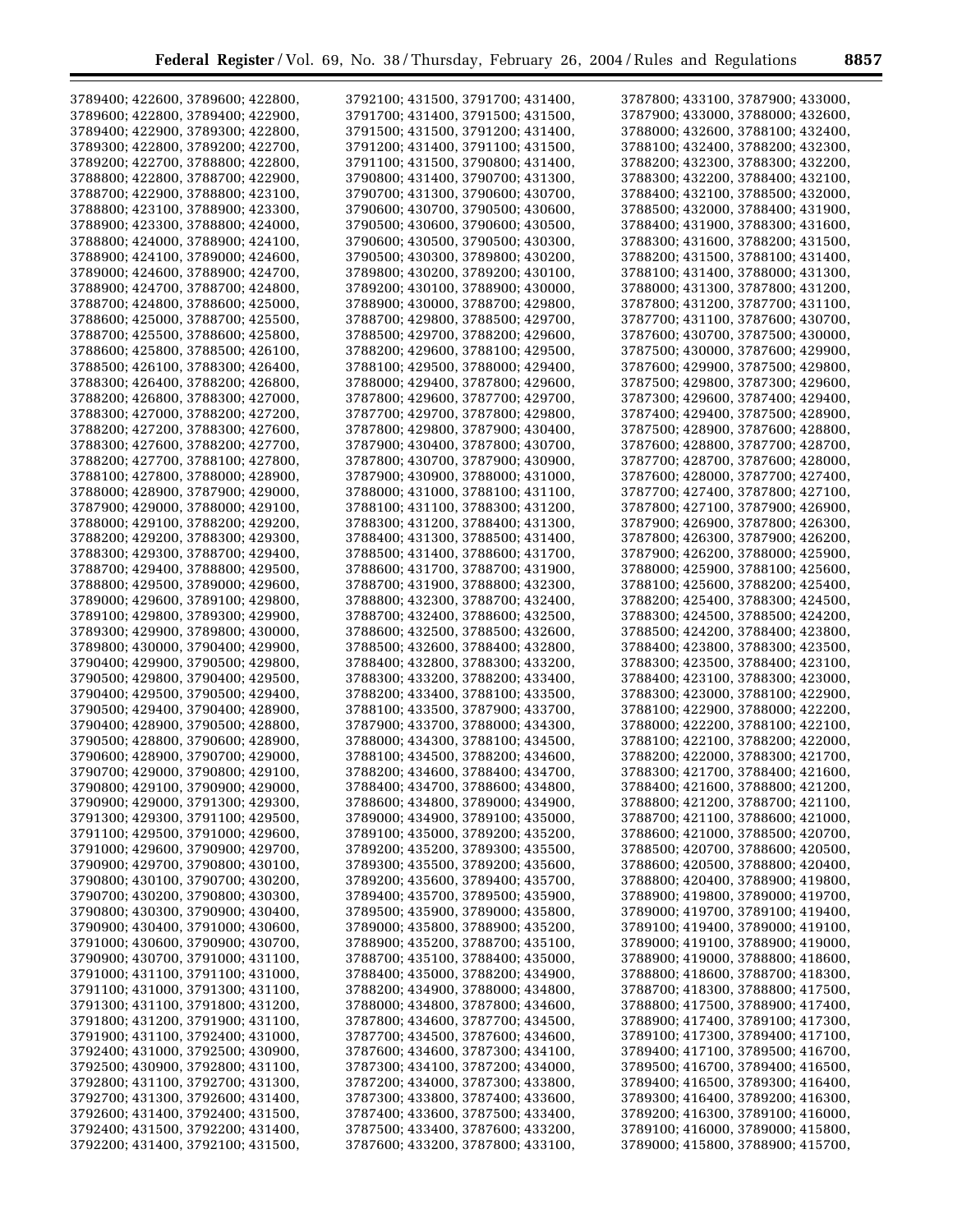$\equiv$ 

۲

| 3788900; 415700, 3789000; 415400, | 3790600; 417100, 3790700; 416900, | 3793300; 418300, 3793200; 418400,      |
|-----------------------------------|-----------------------------------|----------------------------------------|
| 3789000; 415400, 3789100; 415100, | 3790700; 416900, 3790900; 416800, | 3793200; 418400, 3792500; 418300,      |
| 3789100; 415100, 3789300; 414700, | 3790900; 416800, 3791000; 416500, | 3792500; 418300, 3792200; 418200,      |
| 3789300; 414700, 3789100; 414600, | 3791000; 416500, 3791100; 416200, | 3792200; 418200, 3792000; 418100,      |
| 3789100; 414600, 3789000; 414500, | 3791100; 416200, 3791200; 415900, | 3792000; 418100, 3791700; 418200,      |
| 3789000; 414500, 3788900; 414400, | 3791200; 415900, 3791300; 415700, | 3791700; 418200, 3791600; 418400,      |
| 3788900; 414400, 3788800; 414300, | 3791300; 415700, 3791500; 415600, | 3791600; 418400, 3791400; 418500,      |
| 3788800; 414300, 3788700; 414100, | 3791500; 415600, 3791700; 415500, | 3791400; 418500, 3791300; 418600,      |
| 3788700; 414100, 3788600; 413500, | 3791700; 415500, 3791800; 415400, | 3791300; 418600, 3791200; 418800,      |
| 3788600; 413500, 3788700; 413400, | 3791800; 415400, 3791900; 415200, | 3791200; 418800, 3791100; 418900,      |
| 3788700; 413400, 3788900; 413300, | 3791900; 415200, 3792000; 414700, | 3791100; 418900, 3791000; 419000,      |
| 3788900; 413300, 3789000; 413200, | 3792000; 414700, 3792100; 414600, | 3791000; 419000, 3790600; 419100,      |
|                                   |                                   |                                        |
| 3789000; 413200, 3789100; 413100, | 3792100; 414600, 3792300; 415500, | 3790600; 419100, 3790300; 419000,      |
| 3789100; 413100, 3789200; 413000, | 3792300; 415500, 3792200; 415700, | 3790300; 419000, 3790200; 418900,      |
| 3789200; 413000, 3789300; 412900, | 3792200; 415700, 3792000; 415900, | 3790200; 418900, 3789700; 418800,      |
| 3789300; 412900, 3789200; 412800, | 3792000; 415900, 3791900; 416000, | 3789700; 418800, 3789600; 418700,      |
| 3789200; 412800, 3789100; 412700, | 3791900; 416000, 3791700; 416200, | 3789600; 418700, 3789500; 418600,      |
| 3789100; 412700, 3789000; 412600, | 3791700; 416200, 3791600; 416400, | 3789500; 418600, 3789200; 418800,      |
| 3789000; 412600, 3788900; 412300, | 3791600; 416400, 3791500; 416700, | 3789200; 418800, 3789300; 419100,      |
| 3788900; 412300, 3789200; 411900, | 3791500; 416700, 3791400; 416800, | 3789300; 419100, 3789400; 419900,      |
| 3789200; 411900, 3789300; 411300, | 3791400; 416800, 3791300; 417100, | 3789400; 419900, 3789500; 420000,      |
| 3789300; 411300, 3789500; 411200, | 3791300; 417100, 3791100; 417200, | 3789500; 420000, 3789600; 420100,      |
| 3789500; 411200, 3789700; 411500, | 3791100; 417200, 3791000; 417500, | 3789600; 420100, 3789700; 420200,      |
| 3789700; 411500, 3789800; 411700, | 3791000; 417500, 3790600; 417400, | 3789700; 420200, 3789900; 420300,      |
| 3789800; 411700, 3789700; 411900, | 3790600; 417400, 3789800; 417300, | 3789900; 420300, 3790000; 420500,      |
| 3789700; 411900, 3789600; 412200, | 3789800; 417300, 3789700; 417500, | 3790000; 420500, 3790100; 420700,      |
| 3789600; 412200, 3789700; 412300, | 3789700; 417500, 3789600; 417600, | 3790100; 420700, 3790200; 420800,      |
| 3789700; 412300, 3789600; 412600, | 3789600; 417600, 3789500; 417700, | 3790200; 420800, 3790300; 420900,      |
| 3789600; 412600, 3789500; 412700, | 3789500; 417700, 3789200; 418200, | 3790300; 420900, 3790500; 421000,      |
| 3789500; 412700, 3789600; 412800, | 3789200; 418200, 3789800; 418300, | 3790500; 421000, 3790900; 421100,      |
| 3789600; 412800, 3789800; 413100, | 3789800; 418300, 3789900; 418400, | 3790900; 421100, 3791000; 421200,      |
| 3789800; 413100, 3789700; 413200, | 3789900; 418400, 3790100; 418500, | 3791000; 421200, 3791100; 421300,      |
| 3789700; 413200, 3789500; 413300, | 3790100; 418500, 3790400; 418600, | 3791100; 421300, 3791200; 421400,      |
| 3789500; 413300, 3789400; 413500, | 3790400; 418600, 3790800; 418500, | 3791200; 421400, 3791300; 421500,      |
| 3789400; 413500, 3789300; 413700, | 3790800; 418500, 3790900; 418200, | 3791300; 421500, 3791400; 422200,      |
| 3789300; 413700, 3789200; 413800, | 3790900; 418200, 3791000; 418100, | 3791400; 422200, 3791500; 422300,      |
| 3789200; 413800, 3789300; 414000, | 3791000; 418100, 3791200; 418000, | 3791500; 422300, 3791700; 422200,      |
| 3789300; 414000, 3789400; 414400, | 3791200; 418000, 3791300; 417800, | 3791700; 422200, 3791900; 422100,      |
| 3789400; 414400, 3789500; 414500, | 3791300; 417800, 3791400; 417700, | 3791900; 422100, 3792200; 422000,      |
| 3789500; 414500, 3789600; 415300, | 3791400; 417700, 3791600; 417600, | 3792200; 422000, 3793100; 422100,      |
| 3789600; 415300, 3789400; 415600, | 3791600; 417600, 3791700; 417500, | 3793100; 422100, 3793200; 422200,      |
| 3789400; 415600, 3789300; 415800, | 3791700; 417500, 3792200; 417900, | 3793200; 422200, 3793400; 422400,      |
| 3789300; 415800, 3789400; 416100, | 3792200; 417900, 3792300; 417400, | 3793400; 422400, 3793500; 422500,      |
| 3789400; 416100, 3789500; 416200, | 3792300; 417400, 3792400; 417300, | 3793500; 422500, 3794200; 422600,      |
| 3789500; 416200, 3789600; 416300, | 3792400; 417300, 3792600; 417200, | 3794200; 422600, 3794400; 422500,      |
| 3789600; 416300, 3789700; 416400, | 3792600; 417200, 3792700; 417600, | 3794400; 422500, 3794600; 422600,      |
| 3789700; 416400, 3789800; 416900, | 3792700; 417600, 3792600; 418100, | 3794600; 422600, 3795000; 422700,      |
| 3789800; 416900, 3789900; 417000, | 3792600; 418100, 3792900; 418200, | 3795000; returning to 422700, 3795100. |
| 3789900; 417000, 3790600; 417100, | 3792900; 418200, 3793300; 418300, | BILLING CODE 4310-55-P                 |
|                                   |                                   |                                        |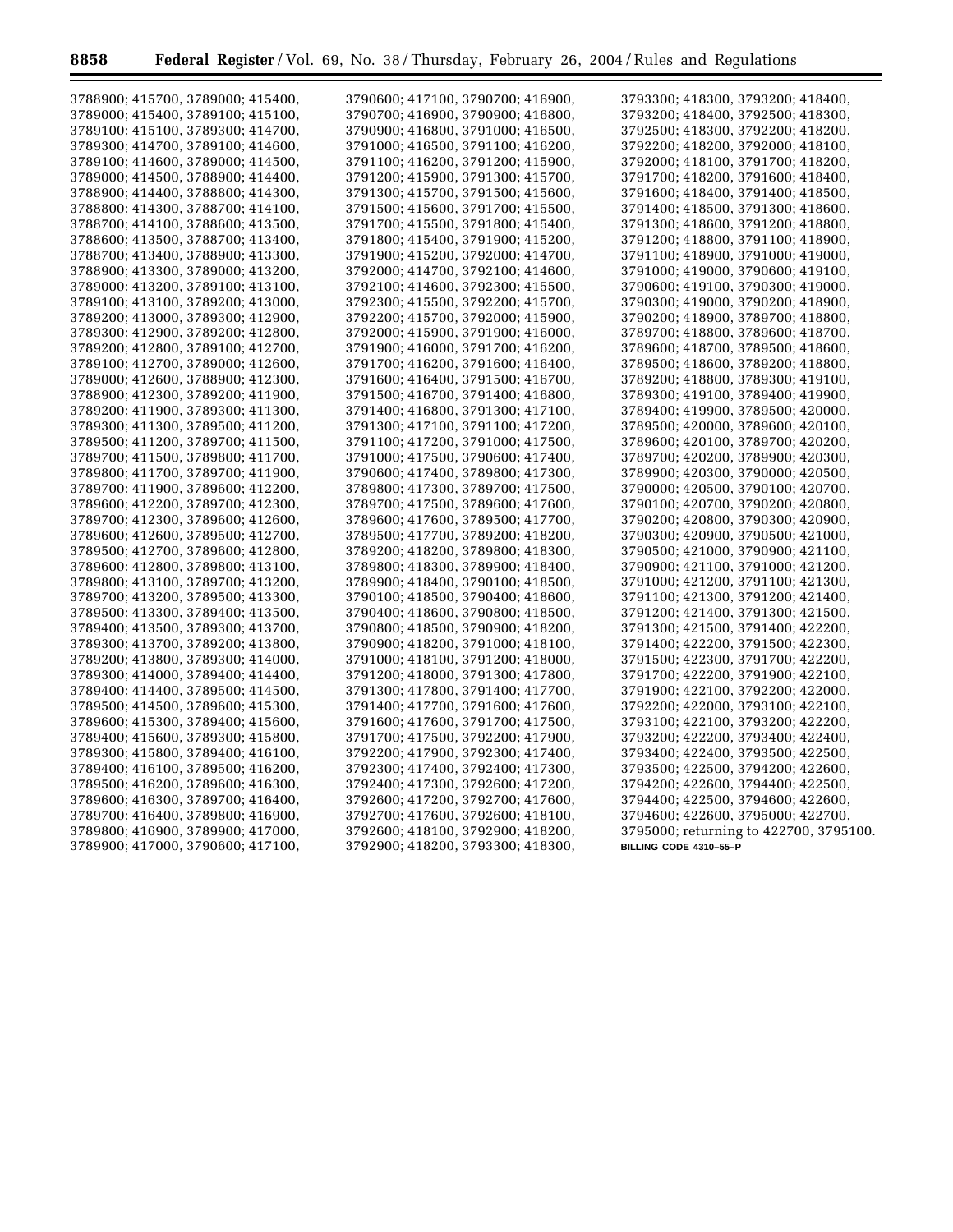

#### **BILLING CODE 4310–55–C**

(6) *Unit 3:* Big Tujunga Creek system in Los Angeles County, California

(i) Unit 3 includes the stretch of Big Tujunga Creek between the Big Tujunga Dam and Hansen Dam and the following tributaries: Stone Canyon Creek, Delta Canyon Creek, Gold Canyon Creek, and Little Tujunga Creek. The lateral extent of Unit 3 is defined by the UTM coordinates described in the legal description.

*Unit 3:* Big Tujunga Creek. Los Angeles County, California. From USGS 1:24,000 quagrangle maps Condor Peak, San Fernando, and Sunland, California, land bounded by the following UTM 11 NAD 27 coordinates (E, N): 381800, 3797700; 382100, 3797700; 382100, 3797600; 382300, 3797600; 382300, 3797500; 382400, 3797500; 382400, 3797400; 382700, 3797400; 382700, 3797300; 382800, 3797300; 382800, 3797200; 383000, 3797200; 383000,

3797100; 383100, 3797100; 383100, 3797000; 383300, 3797000; 383300, 3796500; 383400, 3796500; 383400, 3796300; 383300, 3796300; 383300, 3796200; 383200, 3796200; 383200, 3796100; 383600, 3796100; 383600, 3796300; 383700, 3796300; 383700, 3796500; 384300, 3796500; 384300, 3796400; 384400, 3796400; 384400, 3796300; 384600, 3796300; 384600, 3796200; 384900, 3796200; 384900, 3796100; 385000, 3796100; 385000, 3796000; 385100, 3796000; 385100, 3795900; 385200, 3795900; 385200, 3795800; 385300, 3795800; 385300, 3795700; 385900, 3795700; 385900, 3795600; 386100, 3795600; 386100, 3795500; 386200, 3795500; 386200, 3795400; 386300, 3795400; 386300, 3795300; 386500, 3795300; 386500, 3795200; 386600, 3795200; 386600, 3795100; 386700, 3795100; 386700, 3794900; 386800, 3794900; 386800,

```
3794800; 386900, 3794800; 386900, 
3794700; 387000, 3794700; 387000, 
3794600; 387100, 3794600; 387100, 
3794500; 387200, 3794500; 387200, 
3794400; 387600, 3794400; 387600, 
3794300; 387700, 3794300; 387700, 
3794200; 387800, 3794200; 387800, 
3793800; 387900, 3793800; 387900, 
3793900; 388000, 3793900; 388000, 
3793800; 388100, 3793800; 388100, 
3793600; 388600, 3793600; 388600, 
3793700; 388800, 3793700; 388800, 
3793800; 389100, 3793800; 389100, 
3793700; 389300, 3793700; 389300, 
3793800; 389400, 3793800; 389400, 
3793900; 389600, 3793900; 389600, 
3794000; 389700, 3794000; 389700, 
3794100; 389800, 3794100; 389800, 
3794200; 389900, 3794200; 389900, 
3794300; 390000, 3794300; 390000, 
3794700; 390100, 3794700; 390100, 
3794900; 390200, 3794900; 390200, 
3795000; 390400, 3795000; 390400,
```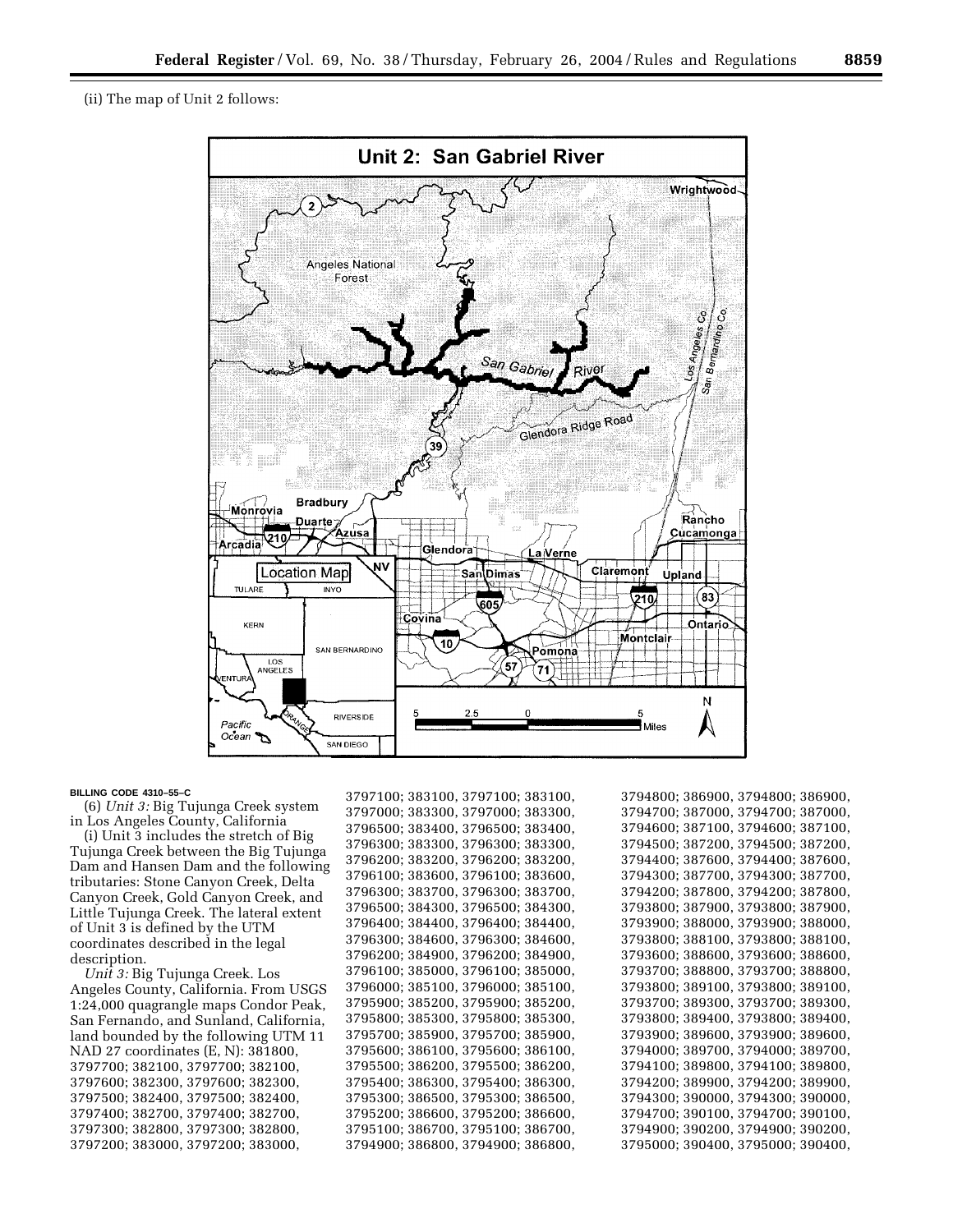$\equiv$ 

۲

| 3795100; 390500, 3795100; 390500, | 3795700; 383600, 3795700; 383600, | 3795200; 374600, 3795200; 374600, |
|-----------------------------------|-----------------------------------|-----------------------------------|
| 3795200; 390700, 3795200; 390700, | 3795800; 383400, 3795800; 383400, | 3795300; 374800, 3795300; 374800, |
| 3795300; 390800, 3795300; 390800, | 3795900; 383100, 3795900; 383100, | 3795400; 375000, 3795400; 375000, |
| 3795200; 390900, 3795200; 390900, | 3795800; 382900, 3795800; 382900, | 3795500; 375100, 3795500; 375100, |
| 3795100; 390800, 3795100; 390800, | 3795700; 382800, 3795700; 382800, | 3795600; 375200, 3795600; 375200, |
| 3795000; 390700, 3795000; 390700, | 3795800; 382500, 3795800; 382500, | 3795700; 375700, 3795700; 375700, |
| 3794800; 390600, 3794800; 390600, | 3795700; 382400, 3795700; 382400, | 3795800; 375800, 3795800; 375800, |
|                                   |                                   |                                   |
| 3794700; 390400, 3794700; 390400, | 3795600; 382200, 3795600; 382200, | 3796100; 375900, 3796100; 375900, |
| 3794600; 390300, 3794600; 390300, | 3795500; 382100, 3795500; 382100, | 3796400; 376000, 3796400; 376000, |
| 3794300; 390200, 3794300; 390200, | 3795400; 382000, 3795400; 382000, | 3796500; 376100, 3796500; 376100, |
| 3794200; 390100, 3794200; 390100, | 3795200; 381900, 3795200; 381900, | 3796800; 376400, 3796800; 376400, |
| 3794100; 390000, 3794100; 390000, | 3795100; 381800, 3795100; 381800, | 3796400; 376200, 3796400; 376200, |
| 3793900; 389900, 3793900; 389900, | 3795000; 381600, 3795000; 381600, | 3796000; 376100, 3796000; 376100, |
| 3793800; 389800, 3793800; 389800, | 3794900; 381500, 3794900; 381500, | 3795800; 376000, 3795800; 376000, |
| 3793700; 389600, 3793700; 389600, | 3794800; 381400, 3794800; 381400, | 3795600; 375900, 3795600; 375900, |
| 3793600; 389500, 3793600; 389500, | 3794600; 381300, 3794600; 381300, | 3795500; 375700, 3795500; 375700, |
| 3793500; 389400, 3793500; 389400, | 3794300; 381200, 3794300; 381200, | 3795400; 375500, 3795400; 375500, |
| 3793400; 389200, 3793400; 389200, | 3794000; 381000, 3794000; 381000, | 3795300; 375300, 3795300; 375300, |
| 3793300; 389000, 3793300; 389000, | 3793900; 380900, 3793900; 380900, | 3795200; 375100, 3795200; 375100, |
| 3793500; 388900, 3793500; 388900, | 3793800; 380800, 3793800; 380800, | 3795100; 374900, 3795100; 374900, |
| 3793400; 388800, 3793400; 388800, | 3793600; 380700, 3793600; 380700, | 3795000; 374800, 3795000; 374800, |
| 3793300; 388700, 3793300; 388700, | 3793400; 380500, 3793400; 380500, | 3794900; 374700, 3794900; 374700, |
| 3793200; 388300, 3793200; 388300, | 3793300; 380100, 3793300; 380100, | 3794800; 374600, 3794800; 374600, |
| 3793100; 388000, 3793100; 388000, | 3793400; 379800, 3793400; 379800, | 3794700; 374500, 3794700; 374500, |
| 3793200; 387900, 3793200; 387900, | 3793300; 379500, 3793300; 379500, | 3794600; 374300, 3794600; 374300, |
| 3793500; 387800, 3793500; 387800, | 3793200; 379400, 3793200; 379400, | 3794500; 374200, 3794500; 374200, |
| 3793400; 387600, 3793400; 387600, | 3793100; 379300, 3793100; 379300, | 3794400; 374100, 3794400; 374100, |
| 3793700; 387500, 3793700; 387500, | 3793000; 379200, 3793000; 379200, | 3794100; 374000, 3794100; 374000, |
| 3794000; 387200, 3794000; 387200, | 3792900; 379000, 3792900; 379000, | 3793700; 373900, 3793700; 373900, |
| 3794100; 387100, 3794100; 387100, | 3792700; 378800, 3792700; 378800, | 3793300; 373800, 3793300; 373800, |
| 3794200; 387000, 3794200; 387000, | 3792500; 378400, 3792500; 378400, | 3792800; 373700, 3792800; 373700, |
| 3794300; 386800, 3794300; 386800, | 3792400; 378300, 3792400; 378300, | 3792700; 374300, 3792700; 374300, |
| 3794500; 386500, 3794500; 386500, | 3792300; 378000, 3792300; 378000, | 3792900; 374200, 3792900; 374200, |
| 3794600; 386400, 3794600; 386400, | 3792200; 377900, 3792200; 377900, | 3793000; 374100, 3793000; 374100, |
|                                   |                                   |                                   |
| 3794800; 386300, 3794800; 386300, | 3792100; 377300, 3792100; 377300, | 3793200; 374600, 3793200; 374600, |
| 3794700; 386200, 3794700; 386200, | 3792200; 376900, 3792200; 376900, | 3793100; 374800, 3793100; 374800, |
| 3794400; 386100, 3794400; 386100, | 3792100; 375900, 3792100; 375900, | 3793000; 374900, 3793000; 374900, |
| 3794300; 385900, 3794300; 385900, | 3792200; 375300, 3792200; 375300, | 3792900; 375100, 3792900; 375100, |
| 3794200; 385800, 3794200; 385800, | 3792300; 374200, 3792300; 374200, | 3793000; 375700, 3793000; 375700, |
| 3794000; 385600, 3794000; 385600, | 3792200; 373800, 3792200; 373800, | 3792900; 376400, 3792900; 376400, |
| 3794300; 385700, 3794300; 385700, | 3792100; 373700, 3792100; 373700, | 3793000; 376800, 3793000; 376800, |
| 3794400; 385800, 3794400; 385800, | 3792000; 373800, 3792000; 373800, | 3793100; 377100, 3793100; 377100, |
| 3794500; 386000, 3794500; 386000, | 3791800; 373700, 3791800; 373700, | 3793200; 377500, 3793200; 377500, |
| 3795000; 385800, 3795000; 385800, | 3791700; 373400, 3791700; 373400, | 3793300; 377800, 3793300; 377800, |
| 3795100; 385700, 3795100; 385700, | 3791600; 372700, 3791600; 372700, | 3793200; 378300, 3793200; 378300, |
| 3795200; 385600, 3795200; 385600, | 3791700; 372500, 3791700; 372500, | 3793100; 378800, 3793100; 378800, |
| 3795300; 385500, 3795300; 385500, | 3791800; 372200, 3791800; 372200, | 3793200; 379000, 3793200; 379000, |
| 3795500; 385100, 3795500; 385100, | 3791900; 372000, 3791900; 372000, | 3793400; 379200, 3793400; 379200, |
| 3795600; 385000, 3795600; 385000, | 3792000; 371800, 3792000; 371800, | 3793500; 379300, 3793500; 379300, |
| 3795700; 384800, 3795700; 384800, | 3792100; 371600, 3792100; 371600, | 3793600; 379600, 3793600; 379600, |
| 3795800; 384700, 3795800; 384700, | 3792300; 371700, 3792300; 371700, | 3793700; 379700, 3793700; 379700, |
| 3795900; 384600, 3795900; 384600, | 3792700; 372000, 3792700; 372000, | 3793800; 380100, 3793800; 380100, |
| 3796000; 384200, 3796000; 384200, | 3792800; 372300, 3792800; 372300, | 3793900; 380300, 3793900; 380300, |
| 3795900; 384300, 3795900; 384300, | 3792900; 372700, 3792900; 372700, | 3794000; 380500, 3794000; 380500, |
| 3795800; 384400, 3795800; 384400, | 3792800; 373200, 3792800; 373200, | 3794100; 380600, 3794100; 380600, |
| 3795600; 384600, 3795600; 384600, | 3792700; 373400, 3792700; 373400, | 3794200; 380700, 3794200; 380700, |
| 3795000; 384500, 3795000; 384500, | 3792900; 373500, 3792900; 373500, | 3794300; 380900, 3794300; 380900, |
| 3794900; 384400, 3794900; 384400, | 3793100; 373600, 3793100; 373600, | 3794600; 381000, 3794600; 381000, |
| 3794800; 384300, 3794800; 384300, | 3793400; 373700, 3793400; 373700, | 3794800; 381100, 3794800; 381100, |
| 3794700; 384100, 3794700; 384100, | 3793800; 373800, 3793800; 373800, | 3794900; 381200, 3794900; 381200, |
| 3794900; 384200, 3794900; 384200, | 3793900; 373700, 3793900; 373700, | 3795000; 381300, 3795000; 381300, |
| 3795000; 384400, 3795000; 384400, | 3794100; 373800, 3794100; 373800, | 3795100; 381500, 3795100; 381500, |
| 3795300; 384500, 3795300; 384500, | 3794200; 373900, 3794200; 373900, | 3795400; 381800, 3795400; 381800, |
| 3795400; 384300, 3795400; 384300, | 3794600; 374000, 3794600; 374000, | 3795600; 381900, 3795600; 381900, |
| 3795500; 384200, 3795500; 384200, | 3794700; 374100, 3794700; 374100, | 3795800; 382000, 3795800; 382000, |
| 3795700; 384100, 3795700; 384100, | 3794800; 374200, 3794800; 374200, | 3795900; 382200, 3795900; 382200, |
| 3795800; 384000, 3795800; 384000, | 3795000; 374400, 3795000; 374400, | 3796000; 382300, 3796000; 382300, |
| 3795600; 383700, 3795600; 383700, | 3795100; 374500, 3795100; 374500, | 3796100; 382900, 3796100; 382900, |
|                                   |                                   |                                   |